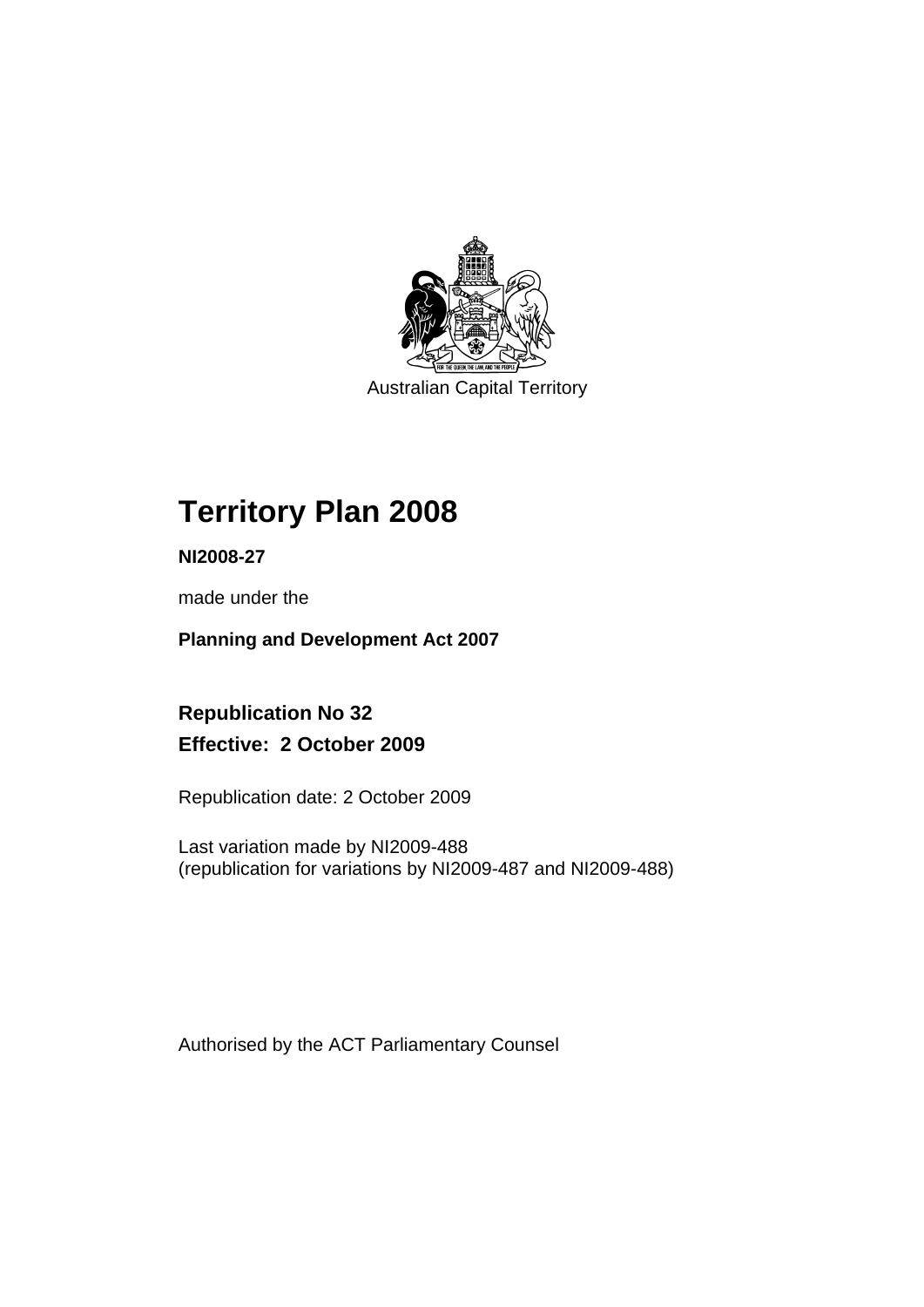1 About the endnotes

# **Endnotes**

# **1 About the endnotes**

Amending and modifying laws are annotated in the legislation history and the amendment history. Current modifications are not included in the republished law but are set out in the endnotes.

Not all editorial amendments made under the *Legislation Act 2001*, part 11.3 are annotated in the amendment history. Full details of any amendments can be obtained from the Parliamentary Counsel's Office.

This republication includes amendments made under part 11.3.

Uncommenced amending laws and expiries are listed in the legislation history and the amendment history. These details are underlined. Uncommenced provisions and amendments are not included in the republished law but are set out in the last endnote.

If all the provisions of the law have been renumbered, a table of renumbered provisions gives details of previous and current numbering.

The endnotes also include a table of earlier republications.

# **2 Abbreviation key**

| $am = amended$                               | $ord = ordinance$                   |
|----------------------------------------------|-------------------------------------|
| $amdt = amendment$                           | $orig = original$                   |
| $ch = chapter$                               | par = paragraph/subparagrapl        |
| $def = definition$                           | $pres = present$                    |
| $dict = dictionary$                          | $prev = previous$                   |
| $disallowed = disallowed by the Legislative$ | $(\text{prev}) = \text{previously}$ |
| Assembly                                     | $pt = part$                         |
| $div = division$                             | $r =$ Item/subItem                  |
| $exp = expires/expired$                      | $renum = renumbered$                |
| $Gaz = gazette$                              | $reloc = relocated$                 |
| $hda =$ heading                              | $R[X]$ = Republication No           |
| $IA = Interpretation Act 1967$               | $RI =$ reissue                      |
| ins = inserted/added                         | $s = section/subsection$            |
| $LA =$ Legislation Act 2001                  | $sch = schedule$                    |
| $LR =$ legislation register                  | $sdiv = subdivision$                |
| $LRA =$ Legislation (Republication) Act 1996 | $sub =$ substituted                 |
| $mod = modified/modification$                | $SL = Subordinate$ Law              |
| $o = order$                                  | underlining $=$ whole or part no    |
| $om = omitted/repealed$                      | or to be expired                    |

graph/subparagraph oreviously numbered vublication No /subsection rdinate Law = whole or part not commenced

page 2 Territory Plan 2008 Effective: 02/10/09

R32 02/10/09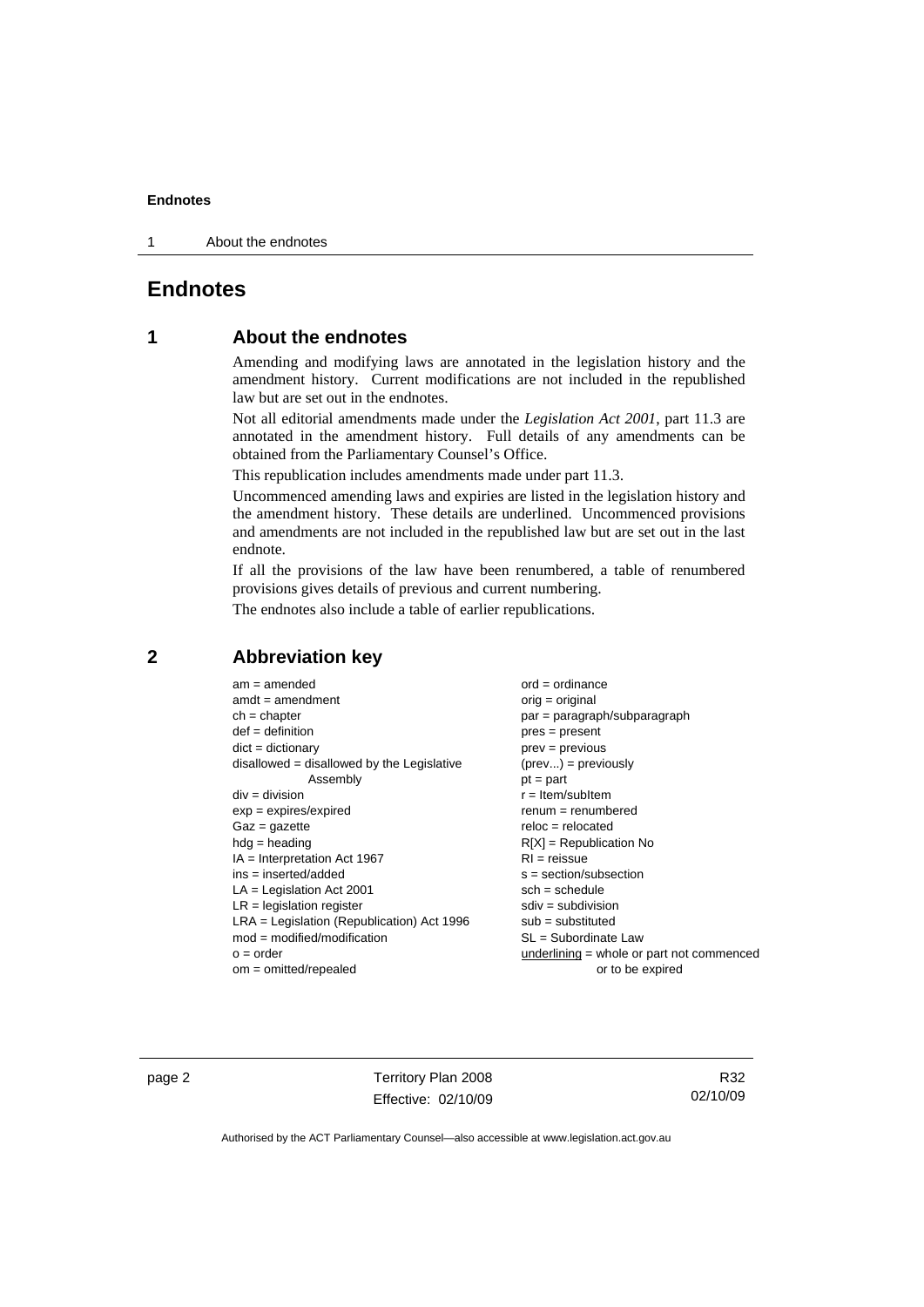# **3 Legislation history**

## **Territory Plan 2008 NI2008-27**

notified LR 13 February 2008 commenced 31 March 2008 (see Planning and Development Act 2007 s 432 (3) (a))

as amended by

#### **Variation to the Territory Plan No 285**

(as notified in Planning and Development (Plan Variation No 285) Notice 2008 NI2008-123) commenced 18 April 2008 (CN2008-4)

# **Planning and Development (Technical Plan Variation—Forde) Notice 2008 NI2008-201**

notified LR 5 June 2008 commenced 6 June 2008 (LA s 73 (2) (a))

## **Variation to the Territory Plan No 293**

(as notified in Planning and Development (Plan Variation No 293) Notice 2008 NI2008-219) commenced 15 August 2008 (CN2008-11)

# **Planning and Development (Technical Plan Variation—Residential and Commercial Zones Codes) Notice 2008 NI2008-289**

notified LR 10 July 2008 commenced 11 July 2008 (LA s 73 (2) (a))

## **Planning and Development (Technical Plan Variation—Error Variation) Notice 2008 NI2008-290**

notified LR 10 July 2008 commenced 11 July 2008 (LA s 73 (2) (a))

# **Planning and Development (Technical Plan Variation—Boundary Changes) Notice 2008 NI2008-298**

notified LR 31 July 2008 commenced 1 August 2008 (LA s 73 (2) (a))

# **Planning and Development (Technical Plan Variation—Dunlop) Notice 2008 NI2008-328**

notified LR 14 August 2008 commenced 15 August 2008 (LA s 73 (2) (a))

R32 02/10/09 Territory Plan 2008 Effective: 02/10/09 page 3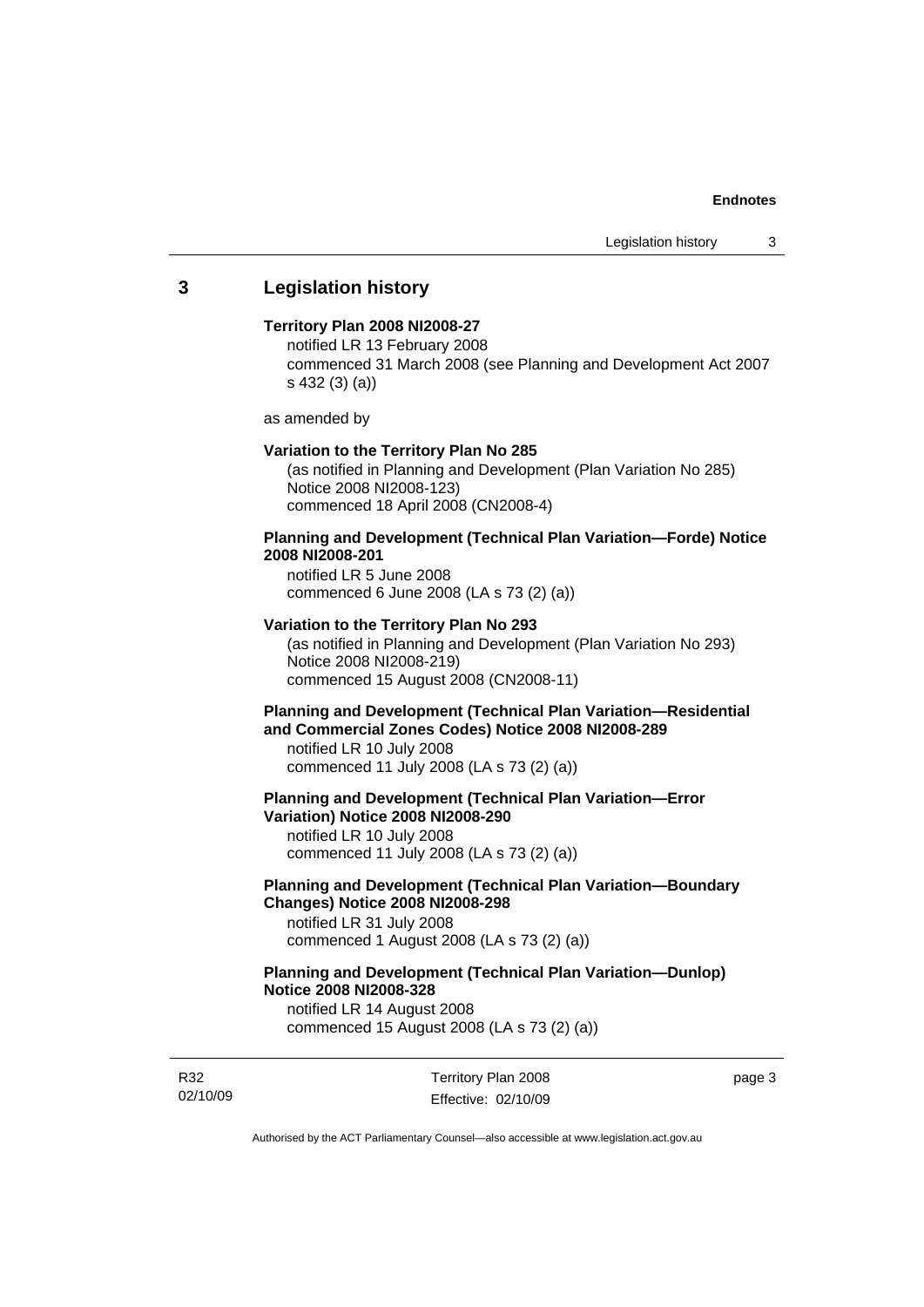3 Legislation history

# **Planning and Development (Technical Plan Variation—Watson) Notice 2008 NI2008-336**  notified LR 14 August 2008

commenced 15 August 2008 (LA s 73 (2) (a))

#### **Variation to the Territory Plan No 289**

(as notified in Planning and Development (Plan Variation No 289) Notice 2008 NI2008-339) commenced 5 September 2008 (CN2008-14)

#### **Variation to the Territory Plan No 281**

(as notified in Planning and Development (Plan Variation No 281) Notice 2008 NI2008-352) commenced 12 December 2008 (CN2008-16)

## **Planning and Development (Technical Plan Variation—Residential Zones Codes) Notice 2008 NI2008-358**

notified LR 28 August 2008 commenced 29 August 2008 (LA s 73 (2) (a))

#### **Planning and Development (Technical Plan Variation—Franklin) Notice 2008 NI2008-499**

notified LR 30 October 2008 commenced 31 October 2008 (LA s 73 (2) (a))

# **Planning and Development (Technical Plan Variation—Gungahlin) Notice 2008 NI2008-516**

notified LR 6 November 2008 commenced 7 November 2008 (LA s 73 (2) (a))

# **Planning and Development (Technical Plan Variation—Error Variation) Notice 2008 (No 2) NI2008-541**

notified LR 20 November 2008 commenced 21 November 2008 (LA s 73 (2) (a))

# **Planning and Development (Technical Plan Variation—Residential Zones Code) Notice 2008 (No 2) NI2008-542**

notified LR 20 November 2008 commenced 21 November 2008 (LA s 73 (2) (a))

R32 02/10/09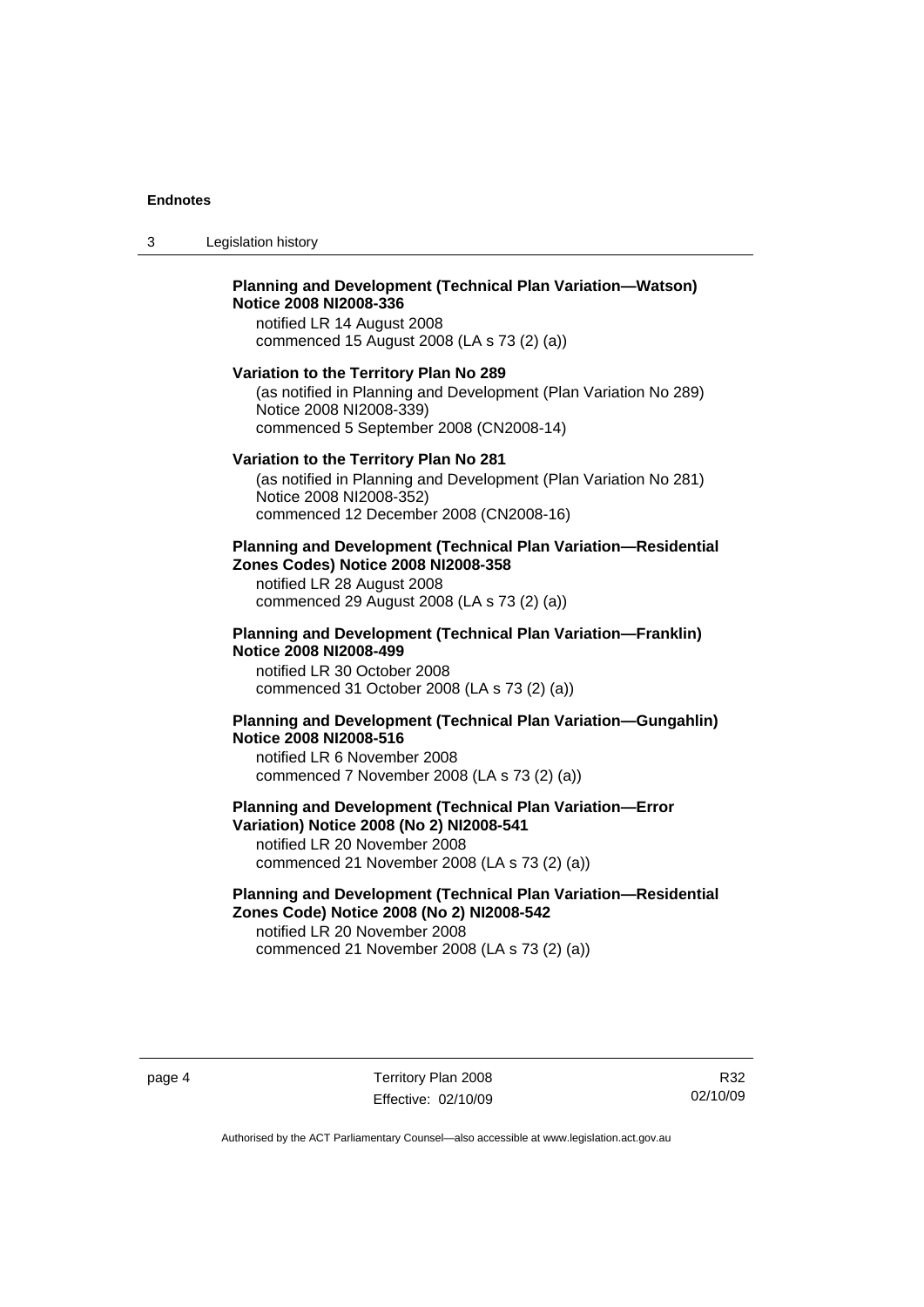# **Planning and Development (Technical Plan Variation—Error Variation) Notice 2008 (No 3) NI2008-590**

notified LR 18 December 2008 commenced 19 December 2008 (LA s 73 (2) (a))

# **Planning and Development (Technical Plan Variation—Belconnen District) Notice 2009 NI2009-6**

notified LR 8 January 2009 commenced 9 January 2009 (LA s 73 (2) (a))

# **Planning and Development (Technical Plan Variation—Macgregor) Notice 2009 NI2009-17**

notified LR 15 January 2009 commenced 16 January 2009 (LA s 73 (2) (a))

# **Planning and Development (Technical Plan Variation—Error Variation) Notice 2009 NI2009-37**

notified LR 5 February 2009 commenced 6 February 2009 (LA s 73 (2) (a))

#### **Planning and Development (Technical Plan Variation—Residential Zones Code) Notice 2009 NI2009-38**

notified LR 5 February 2009 commenced 6 February 2009 (LA s 73 (2) (a))

# **Planning and Development (Technical Plan Variation—Boundary Changes) Notice 2009 NI2009-59**

notified LR 12 February 2009 commenced 13 February 2009 (LA s 73 (2) (a))

# **Planning and Development (Technical Plan Variation—Forde) Notice 2009 NI2009-70**

notified LR 26 February 2009 commenced 27 February 2009 (LA s 73 (2) (a))

# **Planning and Development (Technical Plan Variation—Error Variation) Notice 2009 (No 2) NI2009-99**

notified LR 19 March 2009 commenced 20 March 2009 (LA s 73 (2) (a))

R32 02/10/09 Territory Plan 2008 Effective: 02/10/09 page 5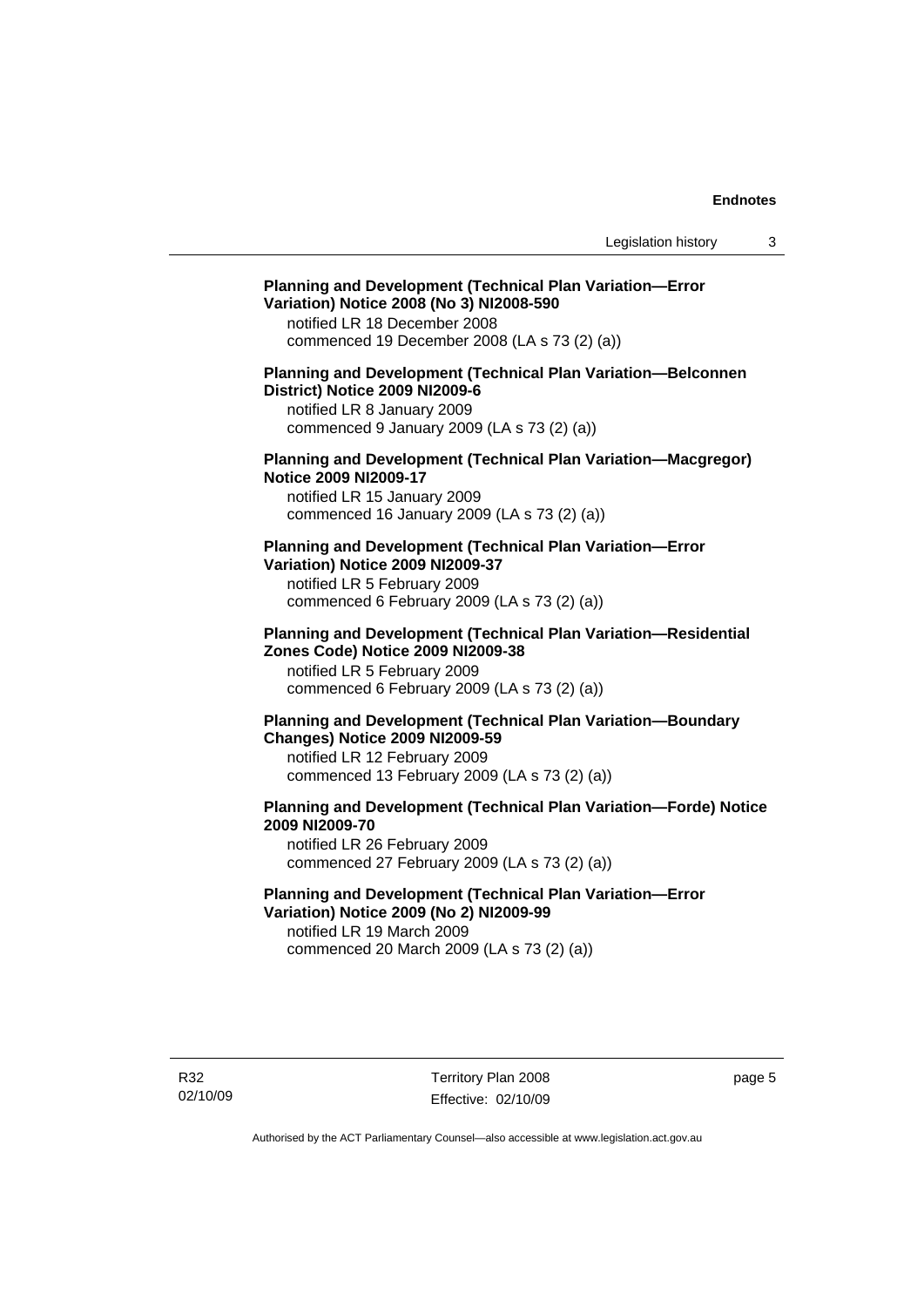3 Legislation history

# **Variation to the Territory Plan No 261**  (as notified in Planning and Development (Plan Variation No 261) Notice 2009 NI2009-107) commenced 17 April 2009 (CN2008-10) **Variation to the Territory Plan No 296**  (as notified in Planning and Development (Plan Variation No 296) Notice 2009 NI2009-108) commenced 17 April 2009 (CN2008-9) **Planning and Development (Technical Plan Variation—Gungahlin) Notice 2009 NI2009-181**  notified LR 16 April 2009 commenced 17 April 2009 (LA s 73 (2) (a)) **Planning and Development (Technical Plan Variation—Gungahlin) Notice 2009 (No 2) NI2009-199**  notified LR 30 April 2009 commenced 1 May 2009 (LA s 73 (2) (a)) **Planning and Development (Technical Plan Variation—Harrison) Notice 2009 NI2009-200**  notified LR 30 April 2009 commenced 1 May 2009 (LA s 73 (2) (a)) **Planning and Development (Technical Plan Variation—Franklin) Notice 2009 NI2009-216**  notified LR 14 May 2009 commenced 15 May 2009 (LA s 73 (2) (a)) **Planning and Development (Technical Plan Variation—Macgregor) Notice 2009 (No 2) NI2009-217**  notified LR 14 May 2009 commenced 15 May 2009 (LA s 73 (2) (a)) **Planning and Development (Technical Plan Variation—Harrison) Notice 2009 (No 2) NI2009-237**  notified LR 21 May 2009 commenced 22 May 2009 (LA s 73 (2) (a)) **Planning and Development (Technical Plan Variation—Casey) Notice 2009 NI2009-238**  notified LR 21 May 2009

commenced 22 May 2009 (LA s 73 (2) (a))

page 6 Territory Plan 2008 Effective: 02/10/09

R32 02/10/09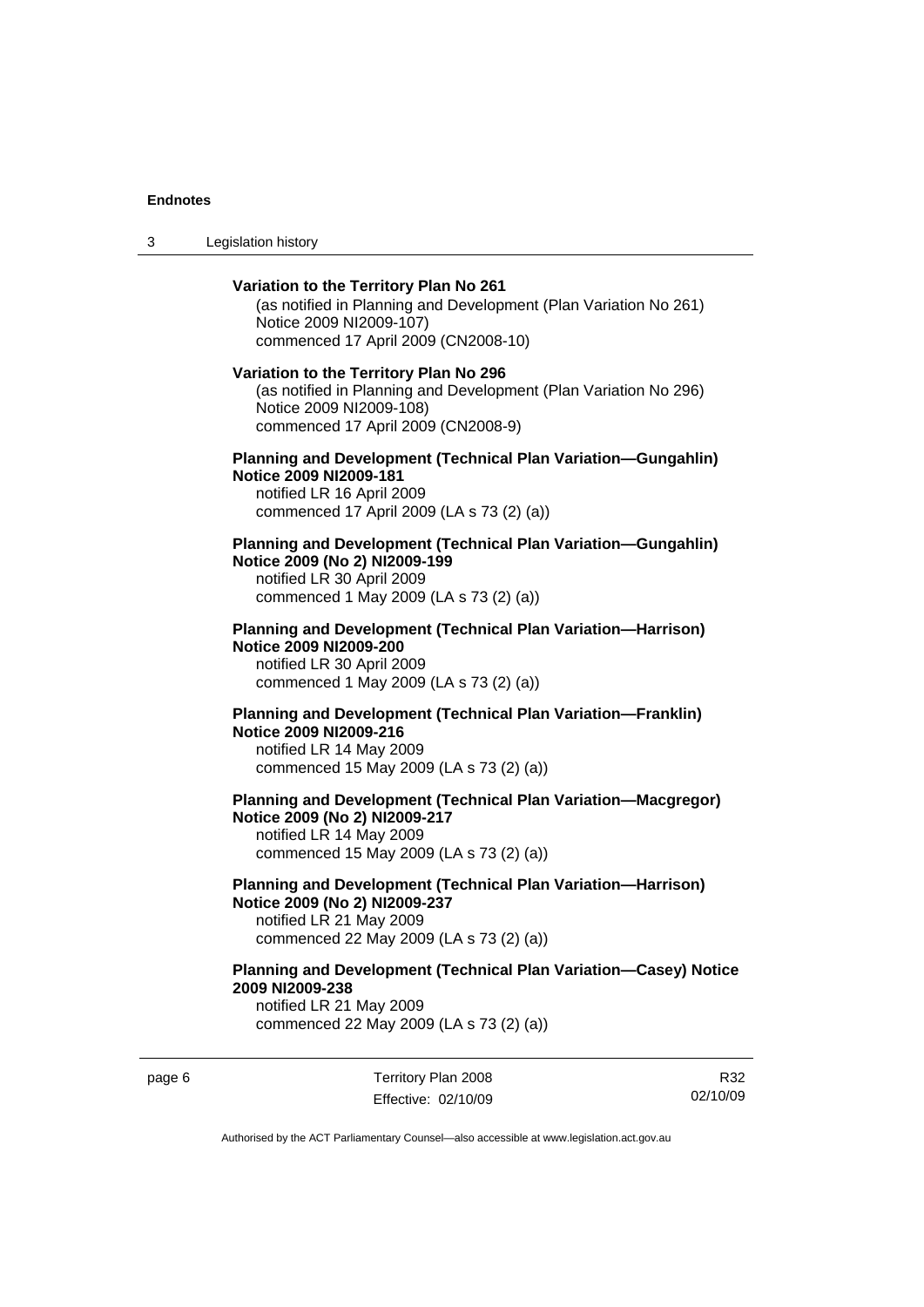# **Planning and Development (Technical Plan Variation—Franklin) Notice 2009 (No 2) NI2009-254**  notified LR 4 June 2009 commenced 5 June 2009 (LA s 73 (2) (a)) **Planning and Development (Technical Plan Variation—Dunlop) Notice 2009 NI2009-255**  notified LR 4 June 2009 commenced 5 June 2009 (LA s 73 (2) (a)) **Planning and Development (Technical Plan Variation—Forde) Notice 2009 (No 2) NI2009-256**  notified LR 4 June 2009 commenced 5 June 2009 (LA s 73 (2) (a)) **Planning and Development (Technical Amendment—Harrison and Flemington Road Corridor Concept Plan) Plan Variation 2009 (No 1) NI2009-272**  notified LR 18 June 2009 commenced 19 June 2009 (LA s 73 (2) (a)) **Planning and Development (Technical Amendment—Macgregor West Precinct Code) Plan Variation 2009 (No 1) NI2009-321**  notified LR 9 July 2009 commenced 10 July 2009 (LA s 73 (2) (a)) **Planning and Development (Technical Amendment—Residential Zones Codes and WaterWays General Code) Plan Variation 2009 (No 1) NI2009-322**  notified LR 9 July 2009 commenced 10 July 2009 (LA s 73 (2) (a)) **Planning and Development (Technical Amendment—Duffy) Plan Variation 2009 NI2009-323**  notified LR 16 July 2009 commenced 17 July 2009 (LA s 73 (2) (a)) **Planning and Development (Technical Amendment—Error) Plan**

**Variation 2009 (No 1) NI2009-324**  notified LR 9 July 2009 commenced 10 July 2009 (LA s 73 (2) (a))

R32 02/10/09 page 7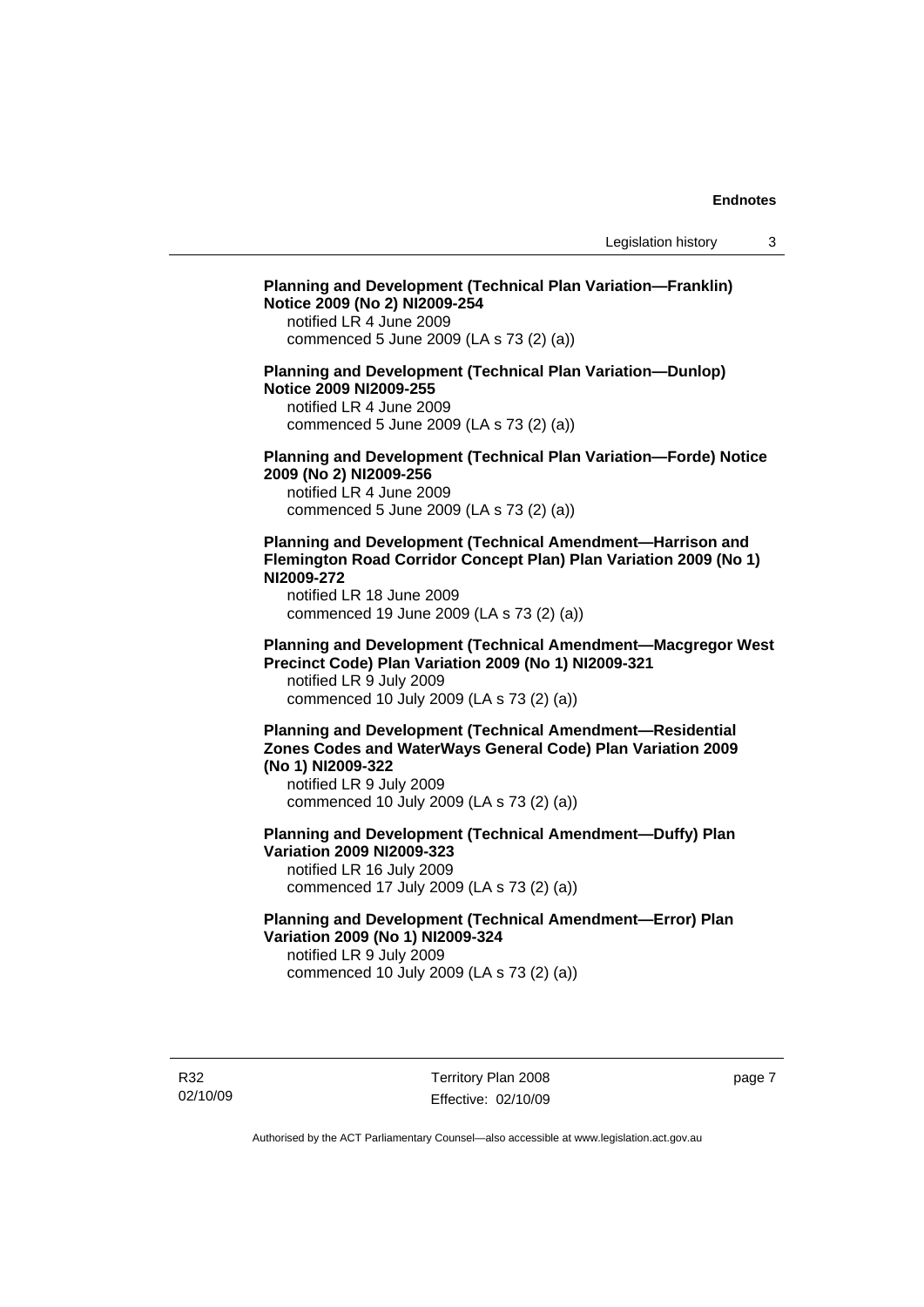3 Legislation history

# **Planning and Development (Technical Amendment—Kingston) Plan Variation 2009 NI2009-338**

notified LR 16 July 2009 commenced 17 July 2009 (LA s 73 (2) (a))

## **Planning and Development (Technical Amendment—Access and Mobility General Code) Plan Variation 2009 (No 1) NI2009-342**  notified LR 23 July 2009 commenced 24 July 2009 (LA s 73 (2) (a))

# **Variation to the Territory Plan No 288**

(as notified in Planning and Development (Plan Variation No 288) Notice 2009 NI2009-391) commenced 4 September 2009 (CN2009-12)

**Planning and Development (Technical Amendment—Miscellaneous Amendments) Plan Variation 2009 (No 1) NI2009-392**  notified LR 20 August 2009

commenced 21 August 2009 (LA s 73 (2) (a))

# **Planning and Development (Technical Amendment—Bonner) Plan Variation 2009 NI2009-409**

notified LR 27 August 2009 commenced 28 August 2009 (LA s 73 (2) (a))

## **Planning and Development (Technical Amendment—Franklin) Plan Variation 2009 (No 1) NI2009-410**  notified LR 27 August 2009 commenced 28 August 2009 (LA s 73 (2) (a))

## **Planning and Development (Technical Amendment—Griffith) Plan Variation 2009 NI2009-418**  notified LR 3 September 2009 commenced 4 September 2009 (LA s 73 (2) (a))

# **Planning and Development (Technical Amendment—Residential Zones Development Codes and Other Codes) Plan Variation 2009 (No 1) NI2009-487**

notified LR 1 October 2009 commenced 2 October 2009 (LA s 73 (2) (a))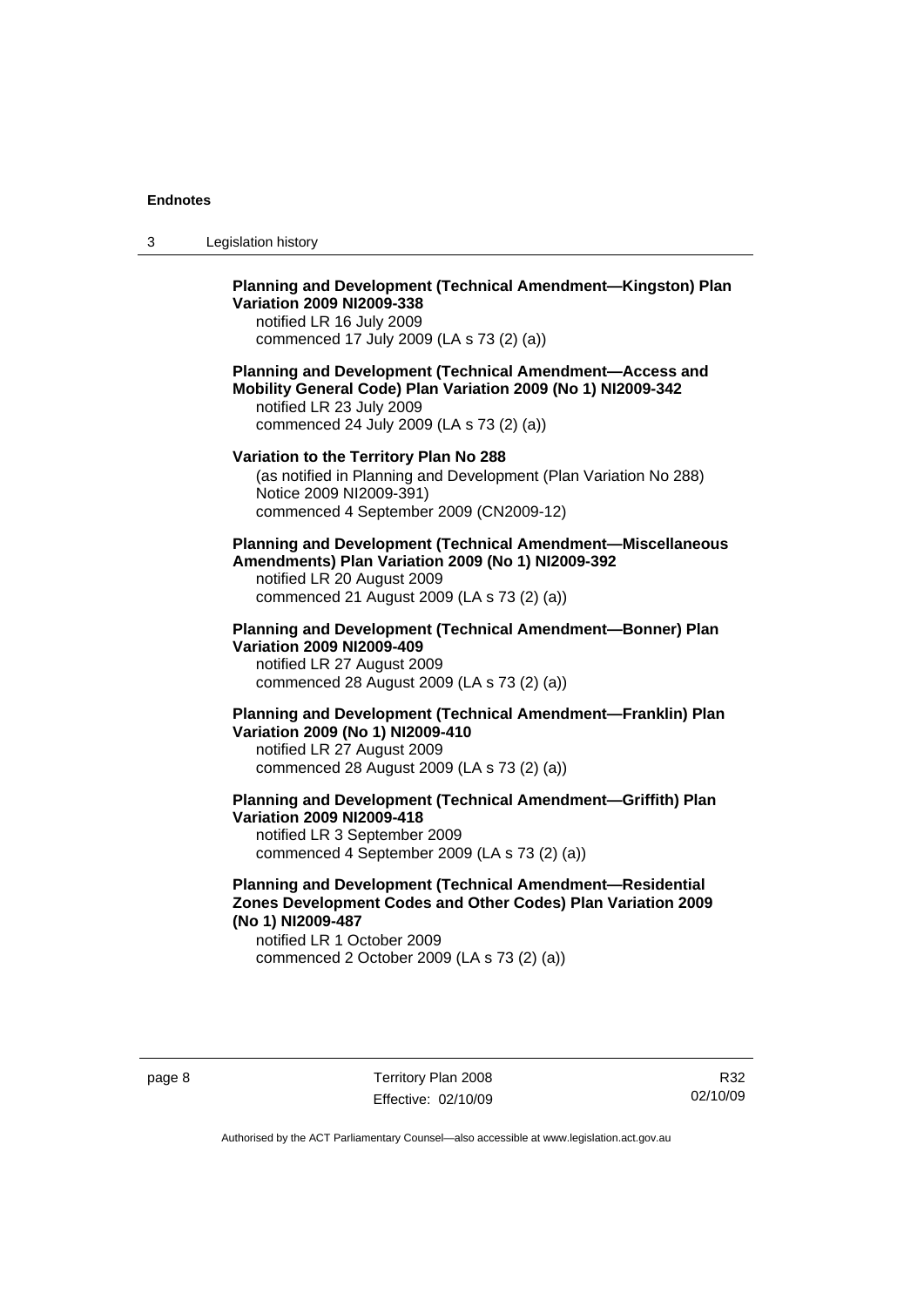**Planning and Development (Technical Amendment—Single Dwelling Housing Development Code) Plan Variation 2009 (No 1) NI2009-488**  notified LR 1 October 2009 commenced 2 October 2009 (LA s 73 (2) (a))

# **4 Amendment history**

#### **Maps**  reloc NI2008-590 R13 Australian Capital Territory sub NI2008-201; NI2008-290; NI2008-298; NI2008-328; NI2008-336; variation No 289; NI2008-499; NI2008-516; variation No 281; NI2009-6; NI2009-17; NI2009-59; NI2009-70; variation No 261; NI2009-181; NI2009-199; NI2009-200; NI2009-216; NI2009-217; NI2009-237; NI2009-238; NI2009-254; NI2009-255; NI2009-256; NI2009-272; NI2009-323; NI2009-338; NI2009-409; NI2009-410; variation No 288; NI2009-418 Belconnen sub NI2008-298; NI2008-328; variation No 289; variation No 281; NI2009-6; NI2009-17; NI2009-59; NI2009-217; NI2009-255 Canberra Central District sub NI2008-336; variation No 281; NI2009-59; variation No 261; NI2009-338; NI2009-418 Gungahlin sub NI2008-201; NI2008-336; NI2008-499; NI2008-516; NI2009-59; NI2009-70; NI2009-181; NI2009-199; NI2009-200; NI2009-216; NI2009-237; NI2009-238; NI2009-254; NI2009-256; NI2009-272; NI2009-409; NI2009-410 Molonglo sub NI2009-6; NI2009-323 Woden Valley and<br>Weston Creek sub NI2008-290; variation No 281; NI2009-6; NI2009-323; variation No 288 **3.1 RZ1 – RZ5 Objectives and Development Tables RZ1 – Suburban Zone**  Minimum Assessment Track Merit am NI2009-37 Prohibited Development table am NI2008-541; NI2009-324; NI2009-392 **RZ2 – Suburban Core Zone**

Minimum Assessment Track<br>Merit am NI20 am NI2009-37 Prohibited Development table am NI2008-541; NI2009-324; NI2009-392

R32 02/10/09 Territory Plan 2008 Effective: 02/10/09 page 9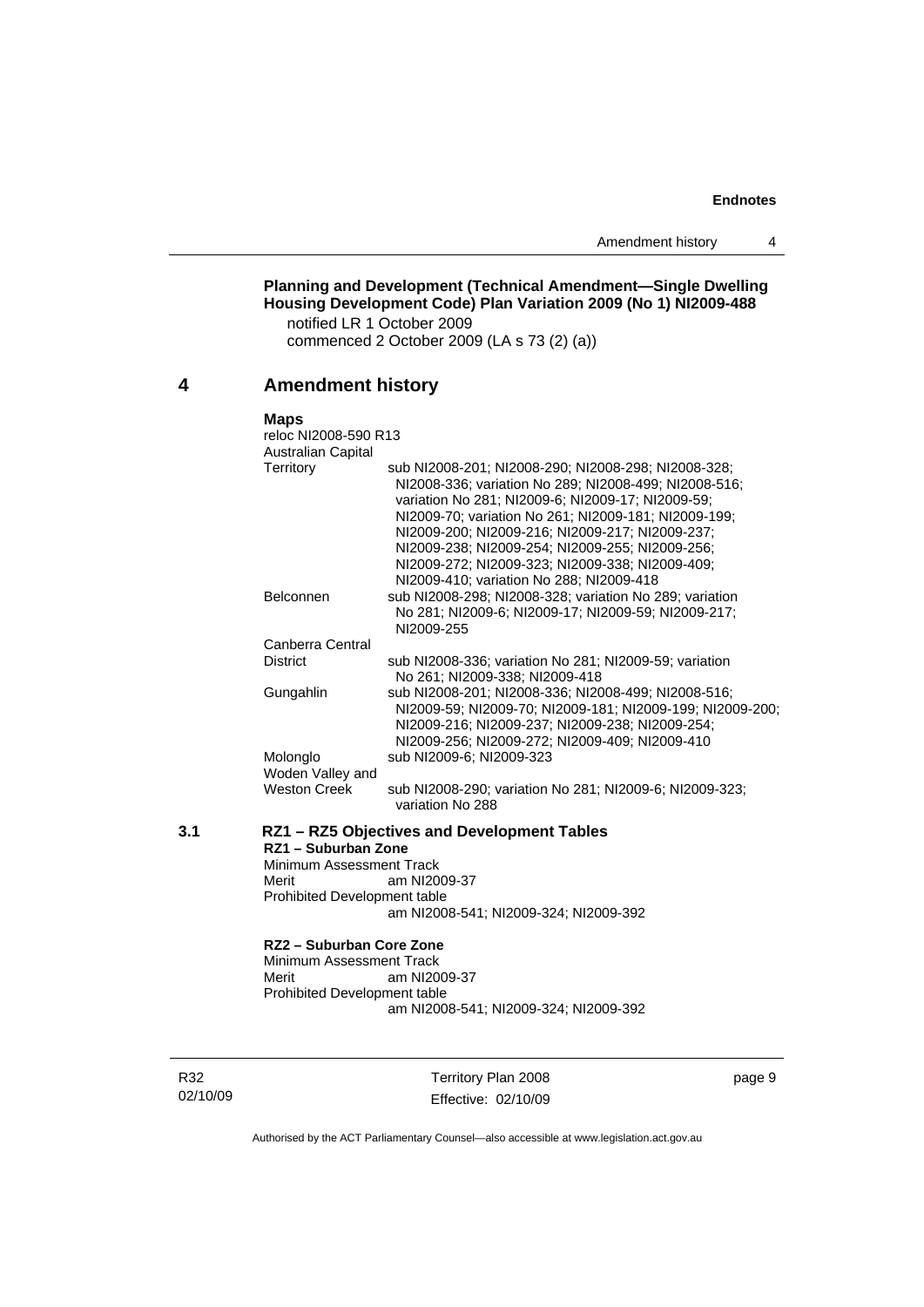4 Amendment history

# **RZ3 – Urban Residential Zone**

Minimum Assessment Track Merit am NI2009-37 Prohibited Development table am NI2008-541; NI2009-324; NI2009-392

## **RZ4 – Medium Density Residential Zone**

Minimum Assessment Track Merit am NI2009-37 Prohibited Development table am NI2008-541; NI2009-324; NI2009-392

#### **RZ5 – High Density Residential Zone**

Minimum Assessment Track Merit am NI2008-590; NI2009-37 Prohibited Development table am NI2008-541; NI2009-324; NI2009-392

#### **3.2 Residential Zones – Single Dwelling Housing Development Code**  am NI2008-542; NI2009-38; NI2009-488

# **Part A(1) – RZ1 – Suburban Zone**

| Element 1    |                |
|--------------|----------------|
| Item 1.1 hdg | sub NI2008-289 |
| R1, C1       | sub NI2008-289 |
| R1           | am NI2009-487  |
| Element 2    |                |
| Item $2.1$   | sub NI2008-542 |
| Item $2.2$   |                |
| R3           | am NI2009-324  |
| R4           | sub NI2009-487 |
|              |                |

#### **Part A(2) – RZ2 – Suburban Core Zone**  Element 2

| Item $2.1$   | sub NI2008-542 |
|--------------|----------------|
| Item $2.2$   |                |
| R6           | am NI2009-324  |
| Item 2.3 hdg | sub NI2008-289 |
| Item $2.3$   | sub NI2008-542 |
| R6A, C6A     | ins NI2008-289 |
|              | sub NI2009-487 |
| Element 4    |                |
| Item $4.1$   | sub NI2008-542 |

# **Part A(3) – RZ3 – Urban Residential Zone**

Element 2<br>Item 2.1 sub NI2008-542

page 10 Territory Plan 2008 Effective: 02/10/09

R32 02/10/09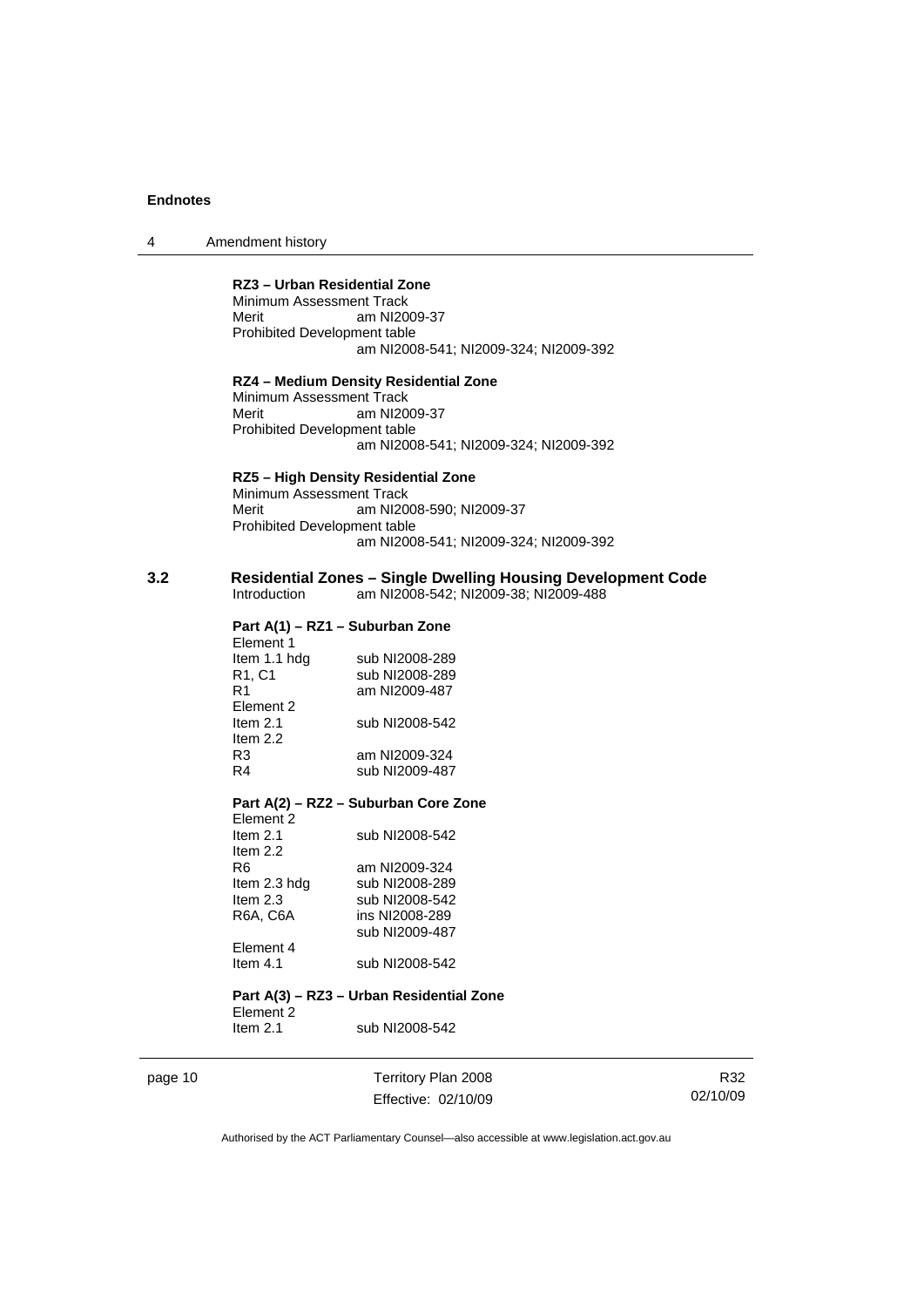| Item $2.2$<br>R9                  | am NI2009-324                                     |
|-----------------------------------|---------------------------------------------------|
| Element 2                         | Part A(4) – RZ4 – Medium Density Residential Zone |
| Item $2.1$<br>Item $2.2$          | sub NI2008-542                                    |
| R <sub>11</sub>                   | am NI2009-324                                     |
| Element 2                         | Part A(5) - RZ5 - High Density Residential Zone   |
| Item $2.2$<br>R <sub>13</sub>     | am NI2009-324                                     |
| Element 1                         | <b>Part B - General Development Controls</b>      |
| Item 1.1 hdg                      | sub NI2008-289                                    |
| R14, C14                          | sub NI2008-289                                    |
| R <sub>14</sub>                   | am NI2009-487                                     |
| Element 2                         |                                                   |
| Item 2.1 hdg                      | om R <sub>16</sub>                                |
| R <sub>15</sub> , C <sub>15</sub> | om NI2009-38                                      |
| Item 2.2<br>C <sub>16</sub>       | sub NI2009-38                                     |
| Item 2.3 hdg                      | sub NI2008-289                                    |
| R17, C17                          | sub NI2008-289                                    |
| Item 2.4 hdg                      | sub NI2008-289                                    |
| R <sub>18</sub> , C <sub>18</sub> | sub NI2008-289                                    |
| Item $2.7$                        |                                                   |
| hdg                               | ins NI2009-488                                    |
| R20A                              | ins NI2009-488                                    |
| Item $2.8$                        |                                                   |
| hdg                               | ins NI2009-488                                    |
| R <sub>20</sub> B                 | ins NI2009-488                                    |
| Element 6                         |                                                   |
| Item $6.1$                        |                                                   |
| R <sub>21</sub>                   | am NI2008-290                                     |
| Item $6.2$<br>R23, C23            | sub NI2008-542                                    |
| Element 7                         |                                                   |
| Item 7.1 hdg                      | sub NI2008-289                                    |
| R26, C26                          | sub NI2008-289, NI2008-542                        |
| C <sub>26</sub>                   | am NI2009-392                                     |
| ltem 7.2 hdg                      | om NI2008-289                                     |
|                                   |                                                   |

R32 02/10/09

J.

Territory Plan 2008 Effective: 02/10/09 page 11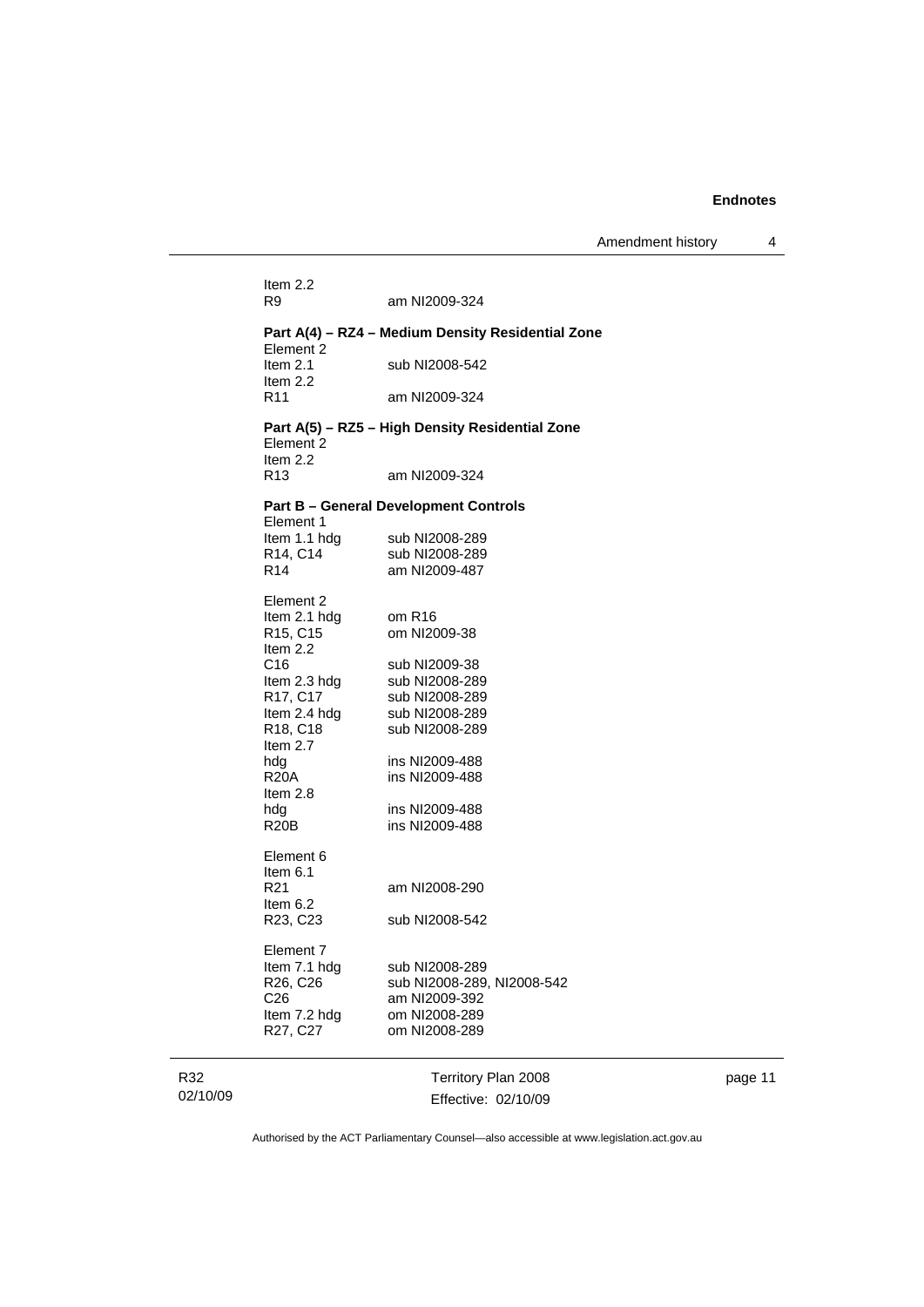| 4       | Amendment history                 |                                                                        |  |
|---------|-----------------------------------|------------------------------------------------------------------------|--|
|         | Item 7.3 hdg                      | sub NI2008-289<br>renum as 7.2 NI2008-541                              |  |
|         | R <sub>28</sub> , C <sub>28</sub> | sub NI2008-289; NI2008-542; NI2009-38                                  |  |
|         | Introduction                      | <b>Part C - Development Type Controls</b><br>am NI2008-542; NI2009-488 |  |
|         |                                   | Part C(1) - Single Dwelling Housing                                    |  |
|         | Introduction<br>Element 2         | am NI2009-488                                                          |  |
|         | Table 1                           | sub NI2008-290<br>am NI2008-541                                        |  |
|         | Table 2                           | sub NI2008-290                                                         |  |
|         | Table 3                           | am NI2008-541                                                          |  |
|         | Table 4, note                     | sub NI2008-542                                                         |  |
|         | Item 2.3 hdg                      | sub NI2008-542                                                         |  |
|         | R32, C32                          | sub NI2008-542                                                         |  |
|         | Figure C1, C2, C3                 | am NI2008-290                                                          |  |
|         | Figure C <sub>3</sub>             | sub NI2008-542                                                         |  |
|         | Item 2.4 hdg                      | am NI2009-324<br>ins NI2009-38                                         |  |
|         | R32A, C32A                        | ins NI2009-38                                                          |  |
|         | Item $2.5$                        |                                                                        |  |
|         | hdg                               | ins NI2009-488                                                         |  |
|         | R32B                              | ins NI2009-488                                                         |  |
|         | Element 3                         |                                                                        |  |
|         | Item 3.2                          |                                                                        |  |
|         | R36                               | am NI2008-541                                                          |  |
|         | Element 4                         |                                                                        |  |
|         | R40                               | am NI2009-38                                                           |  |
|         | R41                               | om NI2009-38                                                           |  |
|         | R 44, C44                         | sub NI2008-289                                                         |  |
|         |                                   | am NI2009-38                                                           |  |
|         | Element 5                         |                                                                        |  |
|         | R49, C49                          | sub NI2008-289                                                         |  |
|         | Element 6                         |                                                                        |  |
|         | Item 6.1 hdg                      | sub NI2008-289                                                         |  |
|         | R <sub>51</sub>                   | sub NI2008-289                                                         |  |
|         |                                   | am NI2008-541                                                          |  |
|         |                                   | sub NI2009-487                                                         |  |
|         | R <sub>52</sub>                   | sub NI2008-289; NI2009-487                                             |  |
|         | R <sub>53</sub>                   | sub NI2008-289<br>am NI2009-99                                         |  |
|         |                                   | om NI2009-487                                                          |  |
|         |                                   |                                                                        |  |
|         |                                   |                                                                        |  |
| page 12 |                                   | Territory Plan 2008                                                    |  |

Effective: 02/10/09

R32 02/10/09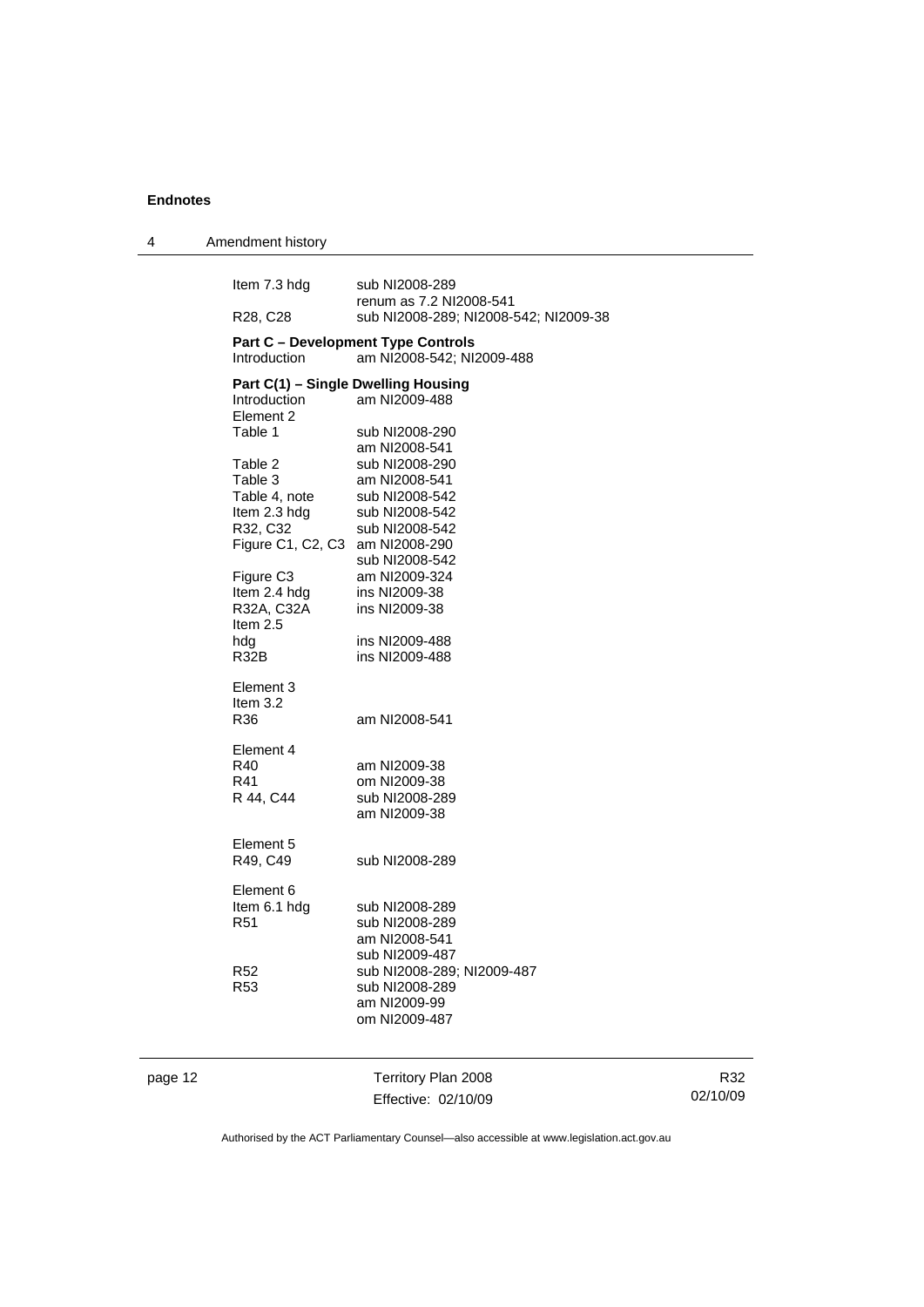| Part C(2) – Single Dwelling Housing – Additional Controls for Deakin and<br><b>Forrest</b> |                                                                                                        |  |  |
|--------------------------------------------------------------------------------------------|--------------------------------------------------------------------------------------------------------|--|--|
| Element 2<br>Item 2.2 hdg<br>Item 2.3 hdg<br>Item 2.4 hdg                                  | am NI2009-392<br>am NI2008-290<br>am NI2008-290                                                        |  |  |
| hdg<br>Introduction<br>Element 2                                                           | Part C(3) – Single Dwelling Housing – Compact Blocks in New Estates<br>sub NI2008-542<br>am NI2008-542 |  |  |
| R60<br>Item 2.2 hdg<br>Item 2.3 hdg<br>R62<br>Item 2.4                                     | am NI2009-38<br>sub NI2009-38<br>am NI2008-290<br>sub NI2009-322                                       |  |  |
| R63<br>Item $2.6$<br>R65<br>Item $2.7$                                                     | sub NI2009-322<br>sub NI2009-322                                                                       |  |  |
| hdg<br><b>R65A</b><br>Element 3<br>Item $3.2$                                              | ins NI2009-488<br>ins NI2009-488<br>sub NI2009-322                                                     |  |  |
| Element 4<br>Intent<br>Item 4.2<br>R70                                                     | am NI2008-541<br>sub NI2009-322                                                                        |  |  |
| Element 6<br>Item $6.1$                                                                    |                                                                                                        |  |  |
| <b>R78</b><br>Element 7<br>R79<br><b>R80</b>                                               | am NI2008-541<br>sub NI2009-38<br>sub NI2009-38                                                        |  |  |
| <b>Estates</b>                                                                             | Part C(4) – Single Dwelling Housing – Midsized Blocks (>250 – 500m <sup>2</sup> ) in New               |  |  |
| Introduction                                                                               | ins NI2009-488                                                                                         |  |  |

| Introduction | ins NI2009-488 |
|--------------|----------------|
| Element 2    |                |
| Intent       | ins NI2009-488 |
| Item $2.1$   |                |
| hdg          | ins NI2009-488 |
| R81, C81     | ins NI2009-488 |
| Figure A4    | ins NI2009-488 |

R32 02/10/09

Territory Plan 2008 Effective: 02/10/09 page 13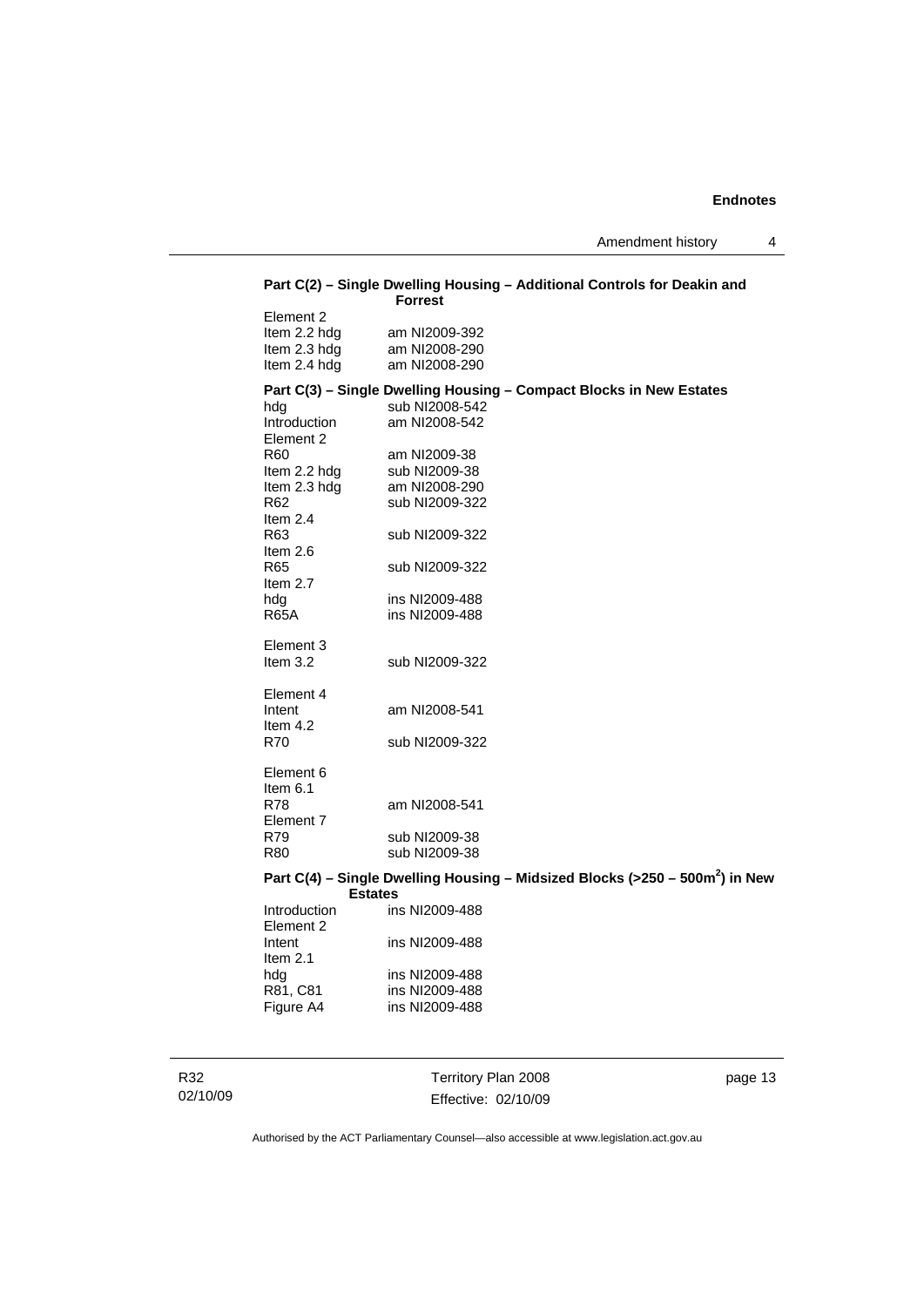4 Amendment history

| Item $2.2$       |                |
|------------------|----------------|
| hadg             | ins NI2009-488 |
| R82, C82         | ins NI2009-488 |
| Table 1          | ins NI2009-488 |
| Item $2.3$       |                |
| hdg              | ins NI2009-488 |
| R83, C83         | ins NI2009-488 |
| Table 2          | ins NI2009-488 |
| Fig $C(4)$       | ins NI2009-488 |
| Fig C5           | ins NI2009-488 |
| Table 3          | ins NI2009-488 |
| Fig C6           | ins NI2009-488 |
| Fig C7           | ins NI2009-488 |
| Item $2.4$       |                |
| hda              | ins NI2009-488 |
| R84, V84         | ins NI2009-488 |
| <b>Element 3</b> |                |
| Intent           | ins NI2009-488 |
| Item $3.1$       |                |
| hda              | ins NI2009-488 |
| R85, C85         | ins NI2009-488 |
| Element 5        |                |
| Intent           | ins NI2009-488 |
| Item $5.2$       |                |
| hda              | ins NI2009-488 |
| R86, C86         | ins NI2009-488 |
| R87, C87         | ins NI2009-488 |
|                  |                |

#### **3.3 Residential Zones – Multi Unit Housing Development Code Part A(1) – RZ1 – Suburban Zone**  Introduction am NI2008-290

| <b>Element 1</b><br>Item 1.1 hdg | sub NI2008-289 |
|----------------------------------|----------------|
| R1, C1                           | sub NI2008-289 |
|                                  | am NI2009-38   |
| Item 1.2 hdg                     | sub NI2008-289 |
| R <sub>2</sub> , C <sub>2</sub>  | sub NI2008-289 |
|                                  | am NI2009-38   |
| Item $1.2$                       | sub NI2008-542 |
| Element 2                        |                |
| Item 2.1 hdg                     | sub NI2009-38  |
| Item $2.1$                       | sub NI2008-542 |
| R5                               | am NI2008-590  |
| Item $2.2$                       | sub NI2008-542 |
| R7                               | am NI2009-324  |
| R8                               | am NI2009-38   |
|                                  |                |

page 14 Territory Plan 2008 Effective: 02/10/09

R32 02/10/09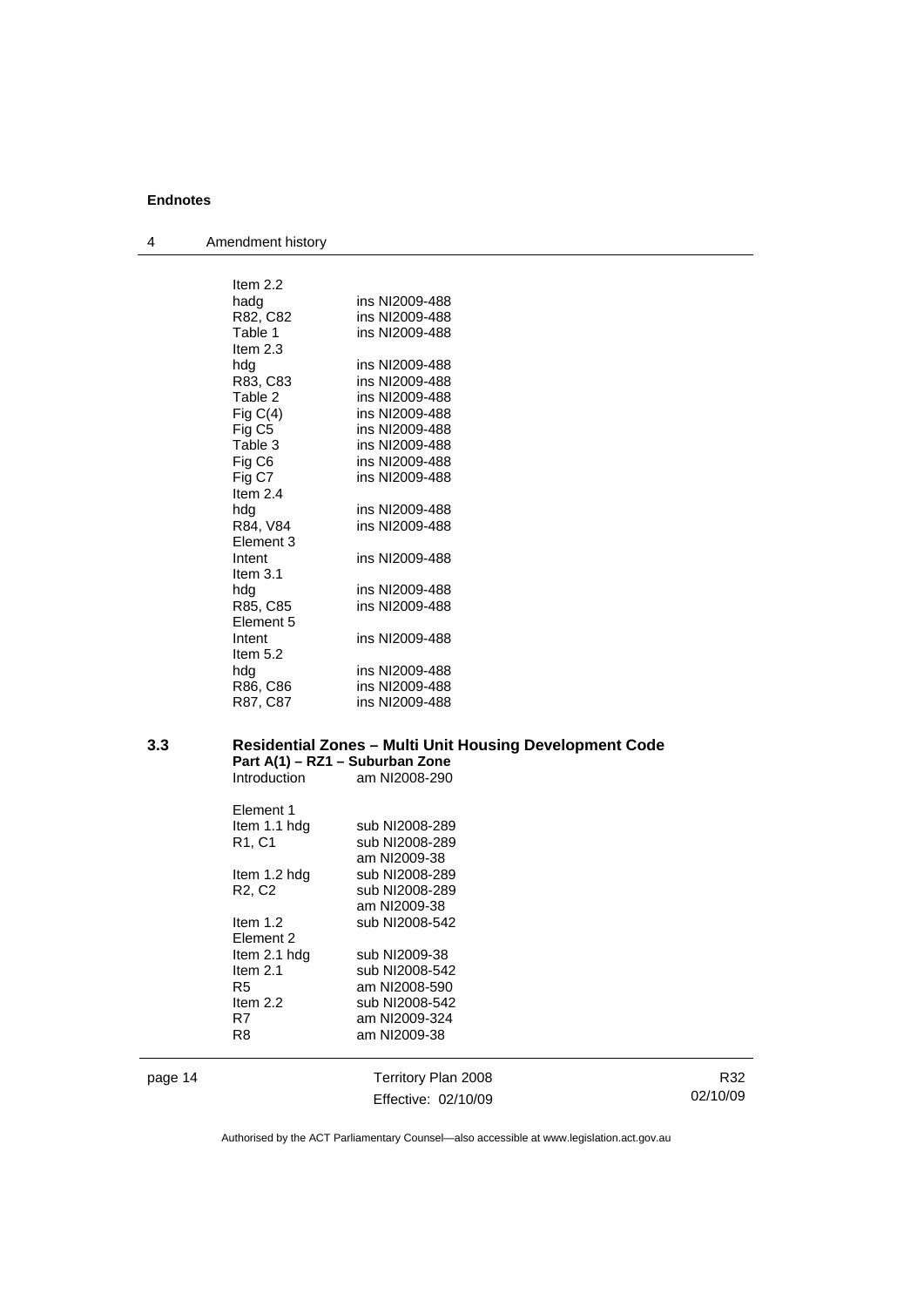| R9                                | am NI2009-38                                      |
|-----------------------------------|---------------------------------------------------|
| Figure A1 note am NI2009-38       |                                                   |
|                                   | Part A(2) - RZ2 - Suburban Core Zone              |
| Element 1                         |                                                   |
| Item 1.1 hdg                      | sub NI2008-289                                    |
| R <sub>10</sub> , C <sub>10</sub> | sub NI2008-289                                    |
|                                   | am NI2009-38                                      |
| Item $1.1$                        | sub NI2008-542                                    |
| R <sub>11</sub>                   | am NI2009-322<br>sub NI2008-289                   |
| Item 1.3 hdg<br>R12, C12          | sub NI2008-289                                    |
| Element 2                         |                                                   |
| Item 2.1 hdg                      | sub NI2009-38                                     |
| ltem 2.1                          | sub NI2008-542                                    |
| Item 2.2                          |                                                   |
| R14                               | am NI2009-324                                     |
| Item 2.3                          |                                                   |
| R <sub>15</sub>                   | am NI2009-38                                      |
| R16                               | am NI2009-38                                      |
| Figure A2 note<br>Element 4       | am NI2009-38                                      |
| R17                               | am NI2009-38                                      |
|                                   |                                                   |
|                                   | Part A(3) - RZ3 - Urban Residential Zone          |
| Element 2                         |                                                   |
| Item 2.1 hdg                      | sub NI2009-38                                     |
| Item 2.1                          | sub NI2008-542                                    |
| R19                               | am NI2009-324                                     |
| R <sub>20</sub><br>Figure A3 note | am NI2009-38<br>am NI2009-38                      |
|                                   |                                                   |
|                                   | Part A(4) - RZ4 - Medium Density Residential Zone |
| Element 2                         |                                                   |
| Item 2.1 hdg<br>R21, C21          | sub NI2008-289                                    |
| Item 2.1                          | sub NI2008-289<br>sub NI2008-542                  |
| Item 2.2 hdg                      | sub NI2009-38                                     |
| R24                               | am NI2009-38                                      |
| Note                              | am NI2009-38                                      |
|                                   | Part A(5) - RZ5 - High Density Residential Zone   |
| Element 2                         |                                                   |
| Item 2.1 hdg                      | sub NI2008-289                                    |
| R <sub>25</sub> , C <sub>25</sub> | sub variation No 288                              |
| R26, C26                          | sub NI2008-289                                    |
| R26A, C26A                        | ins NI2008-289                                    |
| R27, C27                          | sub NI2008-289                                    |
|                                   |                                                   |
|                                   | Territory Plan 2008                               |
|                                   | Effective: 02/10/09                               |

page 15

Authorised by the ACT Parliamentary Counsel—also accessible at www.legislation.act.gov.au

R32 02/10/09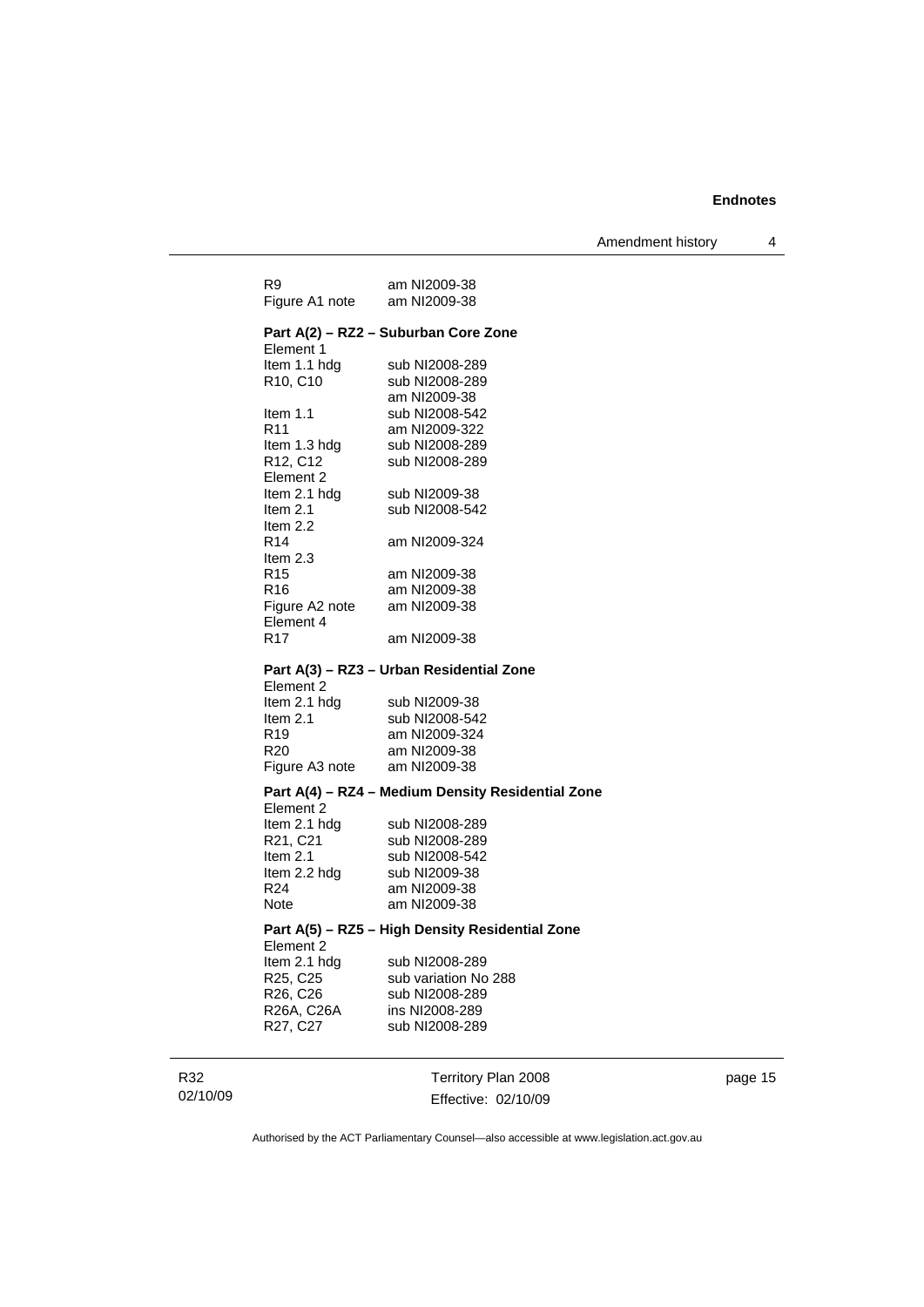4 Amendment history

R27A, C27A ins variation No 288 **Part B – General Development Controls**  Element 1 Item 1.1 hdg sub NI2008-289 R28, C28 sub NI2008-289 R28 am NI2009-487 Element 2 C30 sub NI2009-38 Item 2.3 hdg sub NI2008-289<br>R31, C31 sub NI2008-289 R31, C31 sub NI2008-289<br>Item 2.4 hdg sub NI2008-289 sub NI2008-289 R32, C32 sub NI2008-289<br>Item 2.5 hdg sub NI2009-38 Item 2.5 hdg sub NI2009-38<br>C34 am NI2009-38 am NI2009-38 Note sub NI2009-38 Element 6 Item 6.1<br>R39 am NI2008-290 Item 6.4 hdg sub NI2008-542<br>R42, C42 sub NI2008-542 sub NI2008-542 am NI2009-99 Item 6.7 R46 am NI2008-541 sub NI2009-487 Item 6.8 sub NI2008-542 R47 am NI2008-290<br>R47, C47 sub NI2009-487 R47, C47 sub NI2009-487<br>R48, C48 sub NI2009-487 sub NI2009-487 R49, C49 sub NI2009-487<br>Item 6.9 sub NI2008-542 sub NI2008-542 Element 7 Item 7.1 hdg sub NI2008-289 Item 7.1 sub NI2008-542<br>R50, C50 sub NI2008-289 sub NI2008-289 C50 am NI2009-392 Item 7.3 hdg sub NI2008-289 R52, C52 sub NI2008-289 **Part C – Development Type Controls<br>Introduction am NI2009-38** am NI2009-38 **Part C(1) – Multi Unit Housing**  Element 2 Table 1 sub NI2008-290

am NI2008-541

page 16 Territory Plan 2008 Effective: 02/10/09

R32 02/10/09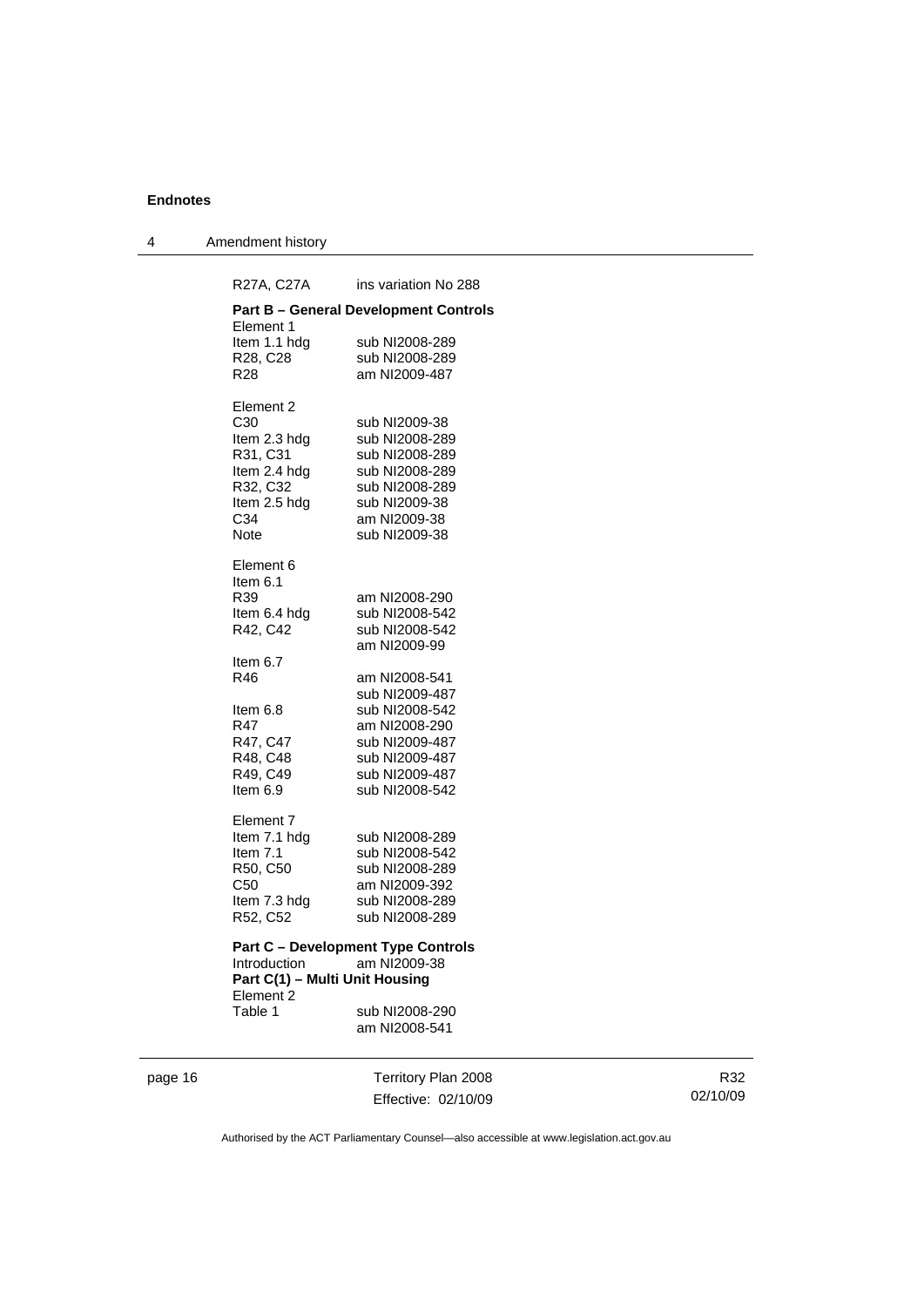Amendment history 4

| Table 2       | sub NI2008-290                                                               |
|---------------|------------------------------------------------------------------------------|
|               | am NI2008-541                                                                |
| Table 4, note | sub NI2008-542                                                               |
| Item 2.3 hdg  | sub NI2008-542                                                               |
| R56, C56      | sub NI2008-542                                                               |
| Figure C1     | am NI2008-290                                                                |
|               | sub NI2008-542                                                               |
| Element 3     |                                                                              |
| Item $3.3$    |                                                                              |
| R63           | am NI2008-590; NI2009-38                                                     |
| R68, C68      | sub NI2008-542                                                               |
| R69, C69      | sub NI2008-542                                                               |
| Figure C1A    | ins NI2008-542                                                               |
| Item $3.4$    |                                                                              |
| R70           | am NI2009-487                                                                |
| Element 4     |                                                                              |
| Item $4.1$    |                                                                              |
| R72           | am NI2008-541; NI2009-38                                                     |
| R73           | om NI2009-38                                                                 |
| Item $4.2$    |                                                                              |
| R80, C80      | om NI2008-289                                                                |
| R81, C81      | sub NI2008-289                                                               |
| R81           | am NI2009-99; NI2009-322                                                     |
| R84, C84      | sub NI2008-542                                                               |
| Element 5     |                                                                              |
| Item 5.3      |                                                                              |
| R88, C88      | sub NI2008-289                                                               |
| R89, C89      | sub NI2008-289                                                               |
| R89           | am NI2009-322<br>sub NI2008-289                                              |
| R90, C90      |                                                                              |
|               | Part C(2) - Multi Unit Housing - Additional Controls for Deakin and Forrest  |
| Element 2     |                                                                              |
| Item 2.2 hdg  | sub NI2008-541                                                               |
| Item 2.3 hdg  | sub NI2008-541                                                               |
|               | Part C(3) - Multi Unit Housing - Inner North Canberra and Gungahlin District |
|               | - RZ3 and RZ4 Zones                                                          |
| Element 2     |                                                                              |

Item 2.3 sub NI2008-542<br>Item 2.4 sub NI2008-542 sub NI2008-542 Element 3 Item 3.4<br>R129 am NI2008-541 sub NI2009-487

R32 02/10/09

Territory Plan 2008 Effective: 02/10/09 page 17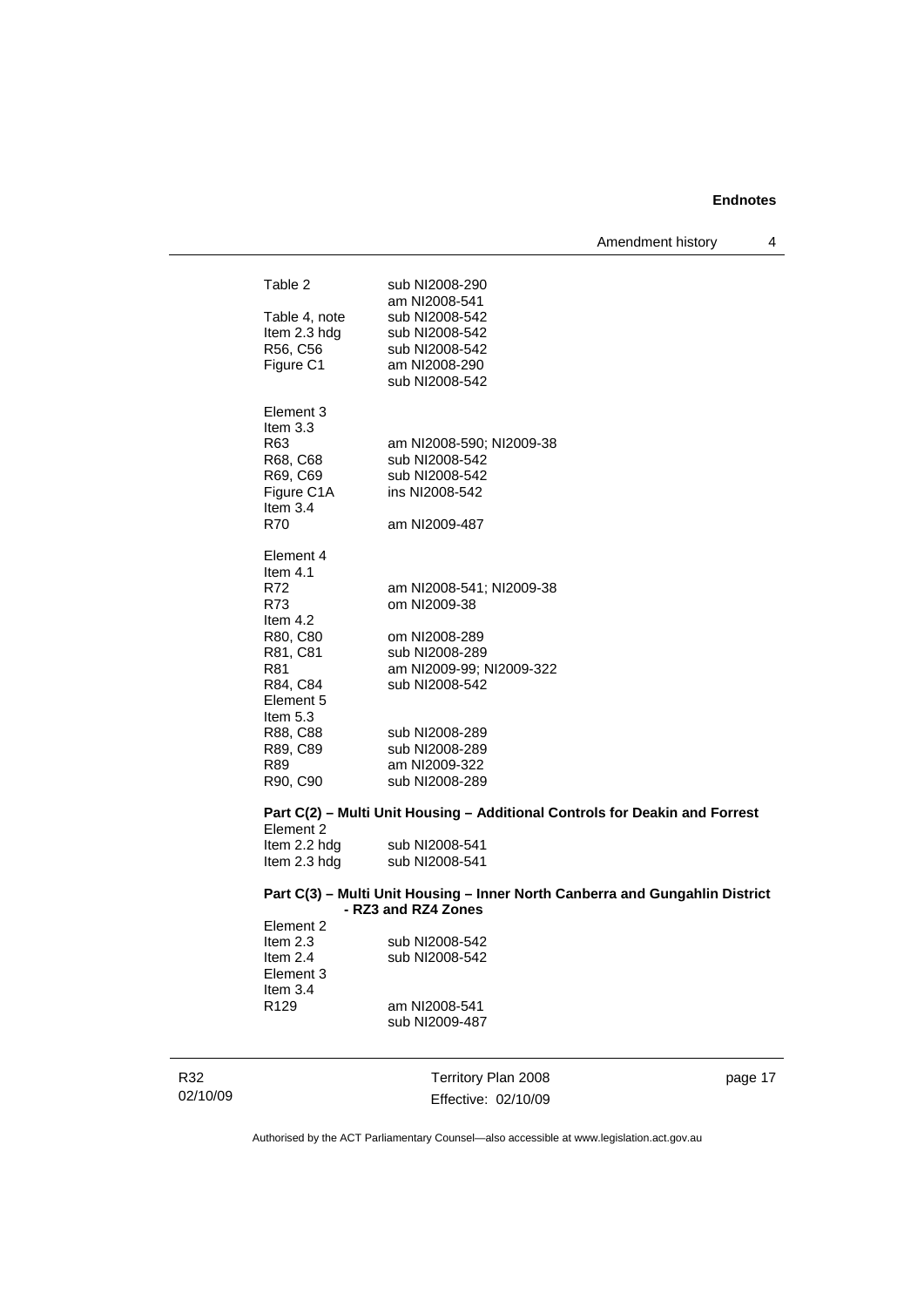| 4       | Amendment history                                                                                            |                                                                          |          |
|---------|--------------------------------------------------------------------------------------------------------------|--------------------------------------------------------------------------|----------|
|         | Item $3.5$<br>R <sub>132</sub><br>Element 4                                                                  | am NI2009-324                                                            |          |
|         | Item $4.1$<br>R <sub>135</sub>                                                                               | am NI2009-324                                                            |          |
|         |                                                                                                              | Part C(5) - Multi Unit Housing - Other Areas - RZ4 and RZ5 Zones and All |          |
|         |                                                                                                              | <b>Areas in the Commercial Zones</b>                                     |          |
|         | Element 3                                                                                                    |                                                                          |          |
|         | Item $3.1$                                                                                                   |                                                                          |          |
|         | R <sub>205</sub>                                                                                             | sub NI2009-487                                                           |          |
|         |                                                                                                              | Part C(6) – Subdivision of dual occupancy housing development            |          |
|         | hdg                                                                                                          | ins NI2009-487                                                           |          |
|         | Introduction                                                                                                 | ins NI2009-487                                                           |          |
|         | Element 1<br>Item $1.1$                                                                                      | ins NI2009-487                                                           |          |
|         | hdg                                                                                                          | ins NI2009-487                                                           |          |
|         | R247A, C247A                                                                                                 | ins NI2009-487                                                           |          |
|         | Item $1.2$                                                                                                   |                                                                          |          |
|         | hdg                                                                                                          | ins NI2009-487                                                           |          |
|         | R247B, C247B<br>Item $1.3$                                                                                   | ins NI2009-487                                                           |          |
|         | hdg                                                                                                          | ins NI2009-487                                                           |          |
|         | R247C, C247C                                                                                                 | ins NI2009-487                                                           |          |
|         | Part D - Development Type Controls-Other forms of Residential<br>Development and Non-Residential Development |                                                                          |          |
|         | Element 1<br>Item $1.6$                                                                                      |                                                                          |          |
|         | R <sub>260</sub>                                                                                             | sub NI2008-542                                                           |          |
|         | R <sub>261</sub><br>Item $1.13$                                                                              | sub N2008-542                                                            |          |
|         | hdg                                                                                                          | ins NI2009-487                                                           |          |
|         | C <sub>268</sub>                                                                                             | ins NI2009-487                                                           |          |
|         |                                                                                                              |                                                                          |          |
| 3.4     | <b>Inner North Precinct Code</b>                                                                             |                                                                          |          |
|         |                                                                                                              | <b>Part A - General Development Controls</b>                             |          |
|         | Element 2                                                                                                    |                                                                          |          |
|         | Item 2.1 hdg<br>R <sub>3</sub>                                                                               | sub NI2008-358<br>sub NI2008-358                                         |          |
|         | Item 2.3 hdg                                                                                                 | sub NI2008-358                                                           |          |
|         | R <sub>6</sub>                                                                                               | sub NI2008-358                                                           |          |
|         | R7                                                                                                           | sub NI2008-358                                                           |          |
|         | C <sub>11</sub>                                                                                              | sub NI2008-358                                                           |          |
|         | Figure 1                                                                                                     | sub NI2008-358                                                           |          |
| page 18 |                                                                                                              | Territory Plan 2008                                                      | R32      |
|         |                                                                                                              | Effective: 02/10/09                                                      | 02/10/09 |
|         |                                                                                                              |                                                                          |          |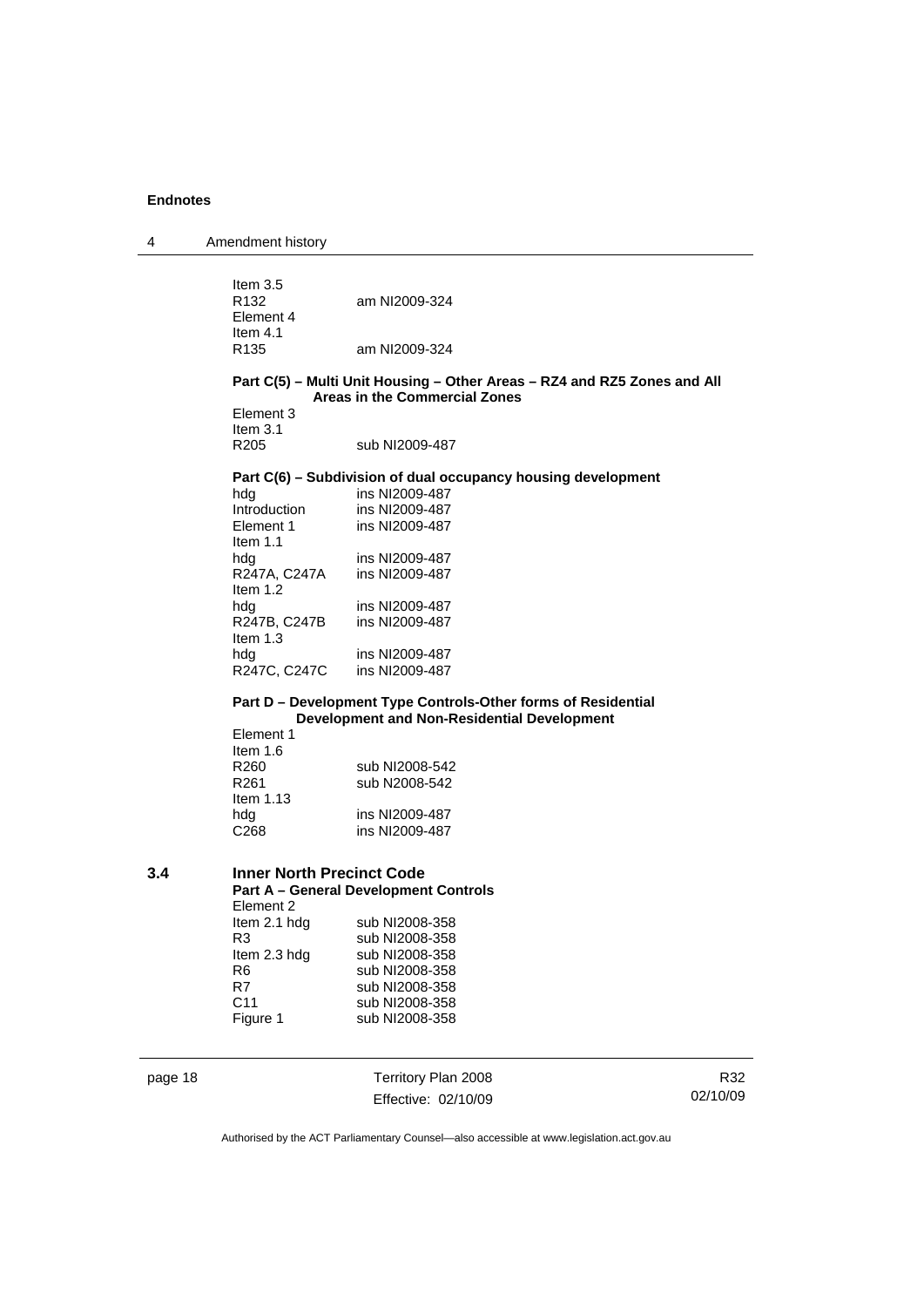Amendment history 4

| R <sub>13</sub>                        | sub NI2008-358<br>am NI2009-322 |
|----------------------------------------|---------------------------------|
| Item 2.5 hdg                           | sub NI2008-541                  |
| Element 3                              |                                 |
| Figure 2                               | sub NI2008-358                  |
| Item 3.2 hdg                           | sub NI2008-358                  |
| R <sub>18</sub>                        | sub NI2008-358                  |
| <b>Part B - Control Plans</b>          |                                 |
| <b>Braddon</b>                         | sub NI2008-358                  |
| <b>Part C - Site Specific Controls</b> |                                 |
| Part C (1) - Braddon                   |                                 |
| Item 2.2 hdg                           | om NI2008-358                   |
| R <sub>25</sub>                        | om NI2008-358                   |
| ltem 2.3 hdg                           | om NI2008-358                   |
| R <sub>26</sub>                        | om NI2008-358                   |
|                                        |                                 |
| Part C (2) - Lyneham                   |                                 |
| Item 2.2 hdg                           | om NI2008-358                   |
| R32                                    | om NI2008-358                   |
| Item 2.3 hdg                           | om NI2008-358                   |
| R33                                    | om NI2008-358                   |
| Item 2.4 hdg                           | om NI2008-358                   |
| R34                                    | om NI2008-358                   |
| Item 2.5 hdg                           | om NI2008-358                   |
| R35                                    | om NI2008-358                   |
| Item 2.6 hdg                           | om NI2008-358                   |
| R36                                    | om NI2008-358                   |
| Item 2.7 hdg                           | om NI2008-358                   |
| R37                                    | om NI2008-358                   |
| Item 2.8 hdg                           | om NI2008-358                   |
| R38                                    | om NI2008-358                   |
| Item 2.9 hdg                           | om NI2008-358                   |
| R39                                    | om NI2008-358                   |
| Item 2.10 hdg<br>R40                   | om NI2008-358<br>om NI2008-358  |

#### **Part C (4) – Turner**

Element 2 Item 2.1 hdg sub NI2008-358<br>
R45 sub NI2008-358<br>
Figure 3 ins NI2008-358 R45 sub NI2008-358 Figure 3 ins NI2008-358

Territory Plan 2008 Effective: 02/10/09 page 19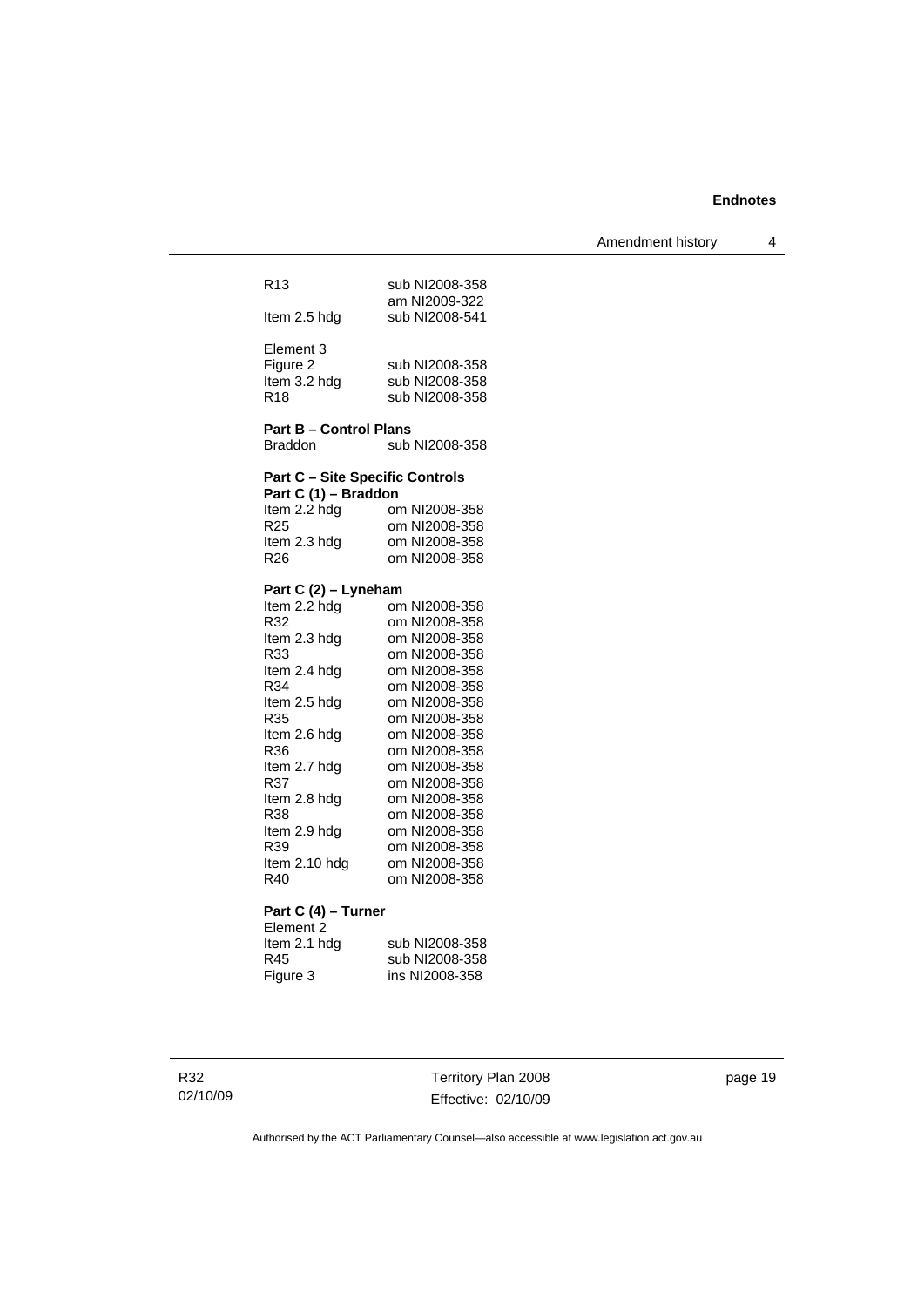| 4 | Amendment history |
|---|-------------------|
|---|-------------------|

#### **4.1 CZ1 – CZ6 Objectives and Development Tables CZ1 – Core Zone**

Minimum Assessment Track

Merit am NI2009-37; NI2009-324 Prohibited Development table am NI2008-541; NI2009-324; NI2009-392

#### **CZ2 – Business Zone**

Minimum Assessment Track<br>Merit am NI20 am NI2009-37; NI2009-324 Prohibited Development table am NI2008-541; NI2009-324; NI2009-392

#### **CZ3 – Services Zone**

Minimum Assessment Track Merit am NI2009-37; NI2009-324 Prohibited Development table am NI2008-541; NI2009-324; NI2009-392

#### **CZ4 – Local Centres Zone**

Minimum Assessment Track Merit am variation No 281; NI2009-37; NI2009-324 Prohibited Development table am NI2008-541; NI2009-324; NI2009-392

#### **CZ5 – Mixed Use Zone**

Minimum Assessment Track<br>Merit am NI20 am NI2009-37; NI2009-324 Prohibited Development table am NI2008-541; NI2009-324; NI2009-392

**CZ6 – Leisure and Accommodation Zone** Minimum Assessment Track Merit **Am Variation No 293**; NI2009-37 Prohibited Development table am NI2008-541; NI2009-324; NI2009-392 Fig 5<br>Narrabundah

sub Variation No 293

**4.2 City Centre Precinct Code Part A (1) – City Centre – CZ1 Core Zone**  Element 2<br>R34 am NI2008-290

> **Part A (3) – City Centre – CZ3 Services Zone – Braddon**  Element 1 Item 1.1 hdg sub NI2008-290

page 20 Territory Plan 2008 Effective: 02/10/09

R32 02/10/09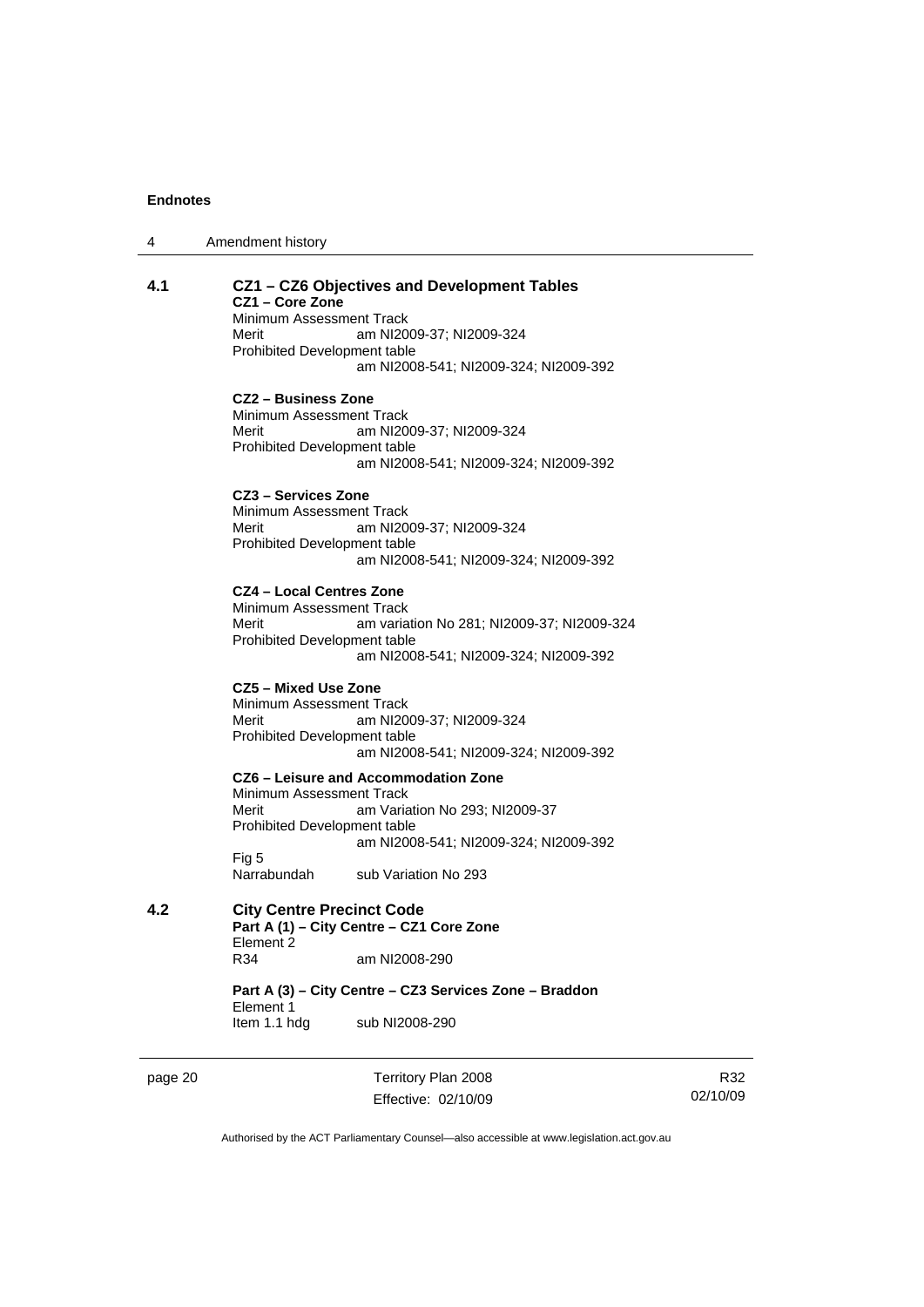Amendment history 4

| sub NI2008-290                               |
|----------------------------------------------|
| sub NI2008-290                               |
| sub NI2008-290                               |
| sub NI2008-290                               |
| sub NI2008-290                               |
|                                              |
| <b>Part B – General Development Controls</b> |
|                                              |
|                                              |
|                                              |

| неш и з   |                |
|-----------|----------------|
| C62       | sub NI2009-38  |
| Element 3 |                |
| Item 3.6  |                |
| hda       | ins NI2009-487 |
| C68A      | ins NI2009-487 |
| Element 6 |                |
| Item 6.1  |                |
| R83       | am NI2008-541  |
|           | sub NI2009-487 |
| R84, C84  | sub NI2009-487 |
| R85. C85  | sub NI2009-487 |
| R86, C86  | sub NI2009-487 |
| Element 7 |                |
| ltem 7.1  |                |
| R99       | am NI2009-38   |
|           |                |

**4.3 Town Centres Precinct Code Part A – Town Centres – Overview**  Figure A1 sub variation No 289

#### **Part A(3) – CZ3 Services Zone**  Element 3<br>Figure A5 sub variation No 289

#### **Part B – General Development Controls**

Element 1 Item 1.3<br>R61 am NI2008-541 Element 2 Item 2.3<br>C64 sub NI2009-38 Element 3 Item 3.5<br>hdg<br>C68A ins NI2009-487 ins NI2009-487 Element 6 Item 6.1 R83 am NI2008-541 sub NI2009-487

R32 02/10/09

Territory Plan 2008 Effective: 02/10/09 page 21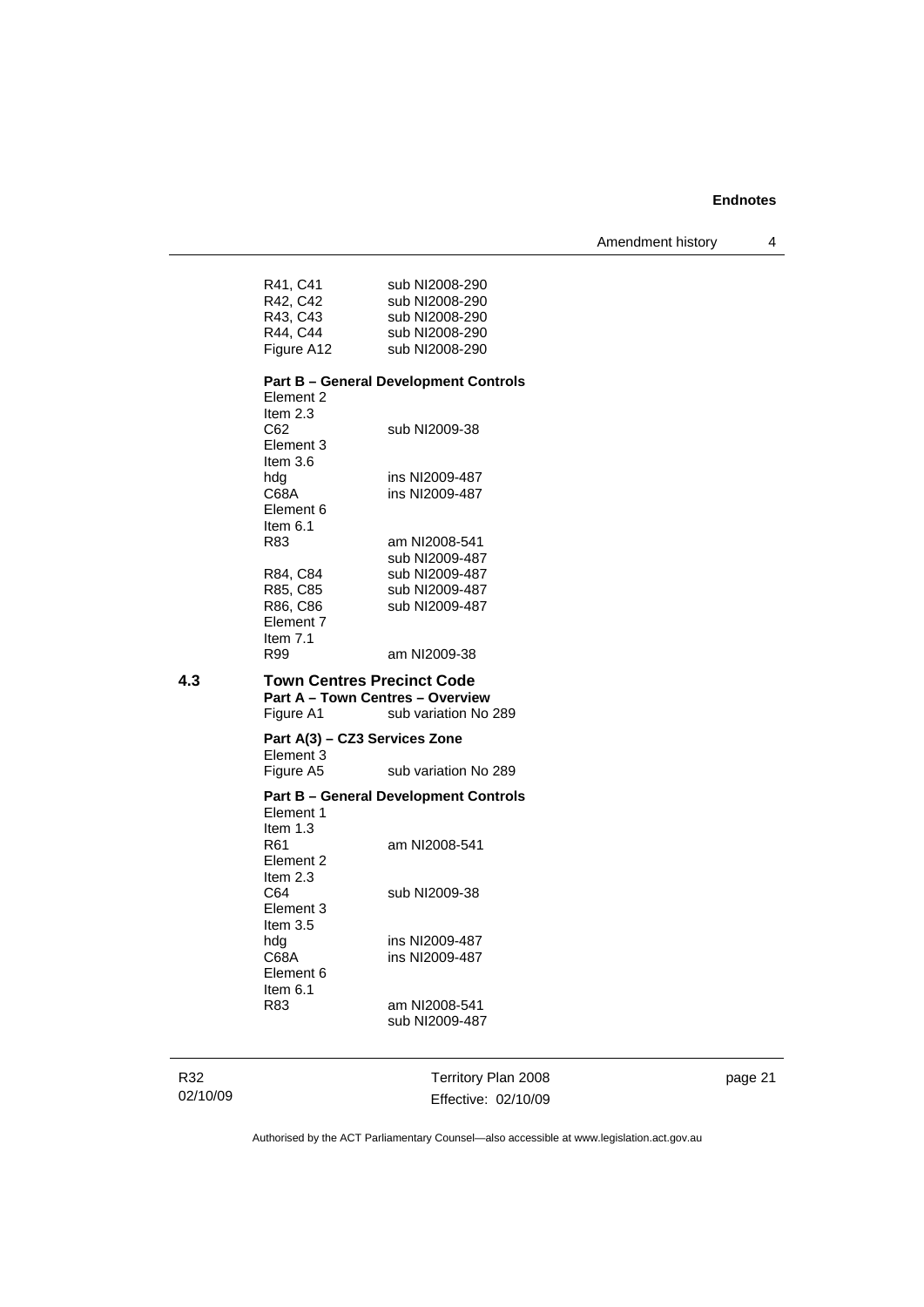| 4   | Amendment history                  |                                              |
|-----|------------------------------------|----------------------------------------------|
|     |                                    |                                              |
|     | R84, C84                           | sub NI2009-487                               |
|     | R85, C85                           | sub NI2009-487                               |
|     | R86, C86                           | sub NI2009-487                               |
|     | Element 7                          |                                              |
|     | Item $7.1$                         |                                              |
|     | R99                                | am NI2009-38                                 |
| 4.4 | <b>Group Centres Precinct Code</b> |                                              |
|     | Part A(2) - CZ2 Business Zone      |                                              |
|     | Element 1                          |                                              |
|     | Item $1.2$                         |                                              |
|     | R <sub>12</sub>                    | am NI2008-541                                |
|     | Item $1.4$                         |                                              |
|     | R <sub>15</sub>                    | am NI2008-541                                |
|     |                                    | <b>Part B – General Development Controls</b> |
|     | Element 1                          |                                              |
|     | Item $1.3$                         |                                              |
|     | R34                                | am NI2008-541                                |
|     | Element 2                          |                                              |
|     | Item $2.3$                         |                                              |
|     | C37                                | sub NI2009-38                                |
|     | Element 3<br>Item $3.5$            |                                              |
|     | hdg                                | ins NI2009-487                               |
|     | C42A                               | ins NI2009-487                               |
|     | Element 6                          |                                              |
|     | Item $6.1$                         |                                              |
|     | <b>R57</b>                         | am NI2008-541                                |
|     |                                    | sub NI2009-487                               |
|     | R58, C58                           | sub NI2009-487                               |
|     | R59, C59                           | om NI2009-487                                |
|     | R60, C60                           | sub NI2009-487                               |
|     | Element 7                          |                                              |
|     | Item $7.1$                         |                                              |
|     | R71                                | am NI2009-38                                 |
| 4.5 | <b>Local Centres Precinct Code</b> |                                              |
|     |                                    | <b>Part A - General Development Controls</b> |
|     | Element 1                          |                                              |
|     | Item $1.3$                         |                                              |
|     | R <sub>5</sub>                     | am NI2008-541                                |
|     | Element 2                          |                                              |
|     | Item 2.5                           |                                              |
|     | C <sub>13</sub>                    | sub NI2009-38                                |
|     |                                    |                                              |
|     |                                    |                                              |

page 22 Territory Plan 2008 Effective: 02/10/09

R32 02/10/09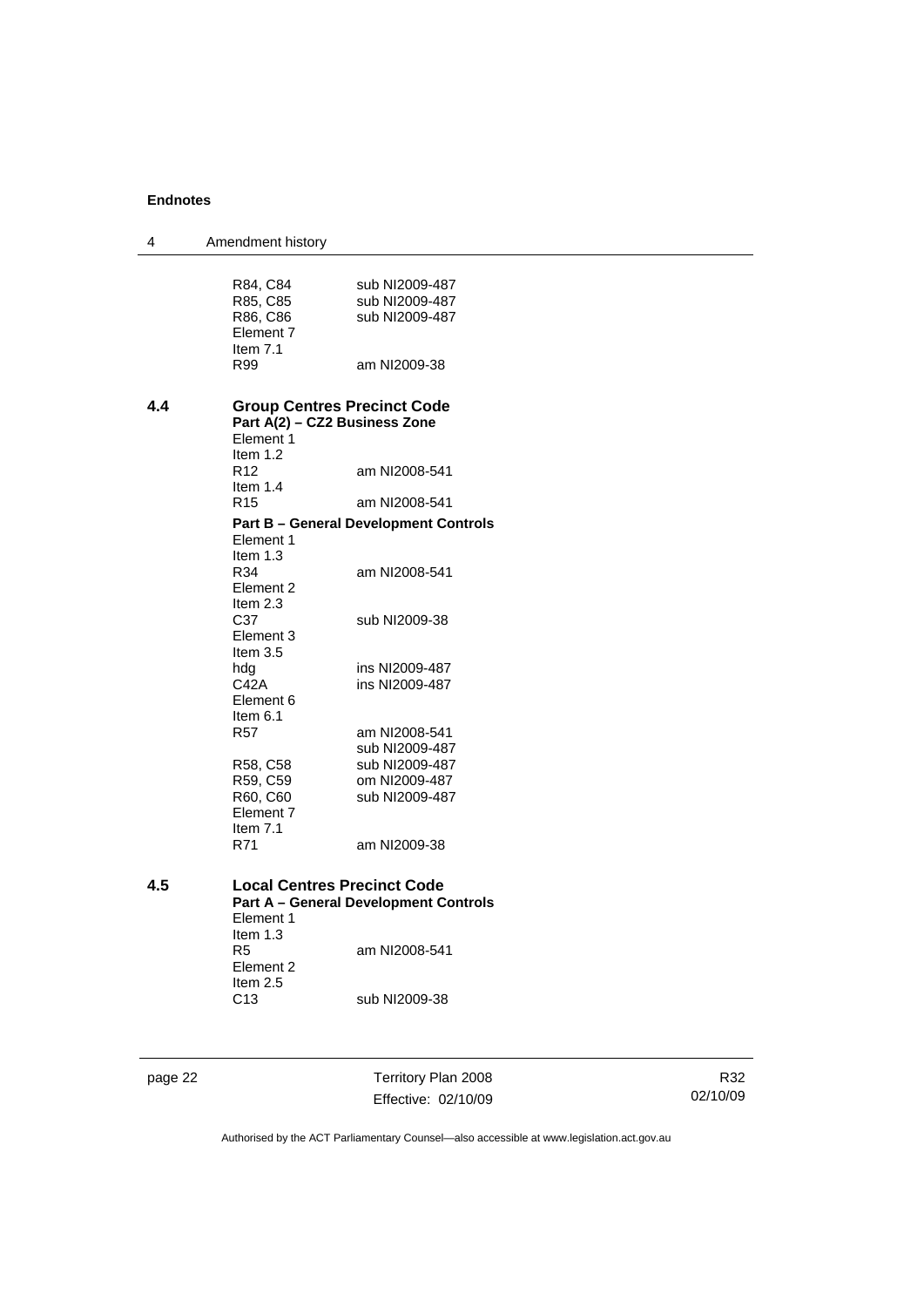Amendment history 4

| Element 3<br>Item $3.5$ |                |
|-------------------------|----------------|
| hda                     | ins NI2009-487 |
| C18A                    | ins NI2009-487 |
| Element 6               |                |
| ltem 6.1                |                |
| R34                     | am NI2008-541  |
|                         | sub NI2009-487 |
| R35, C35                | sub NI2009-487 |
| R36, C36                | om NI2009-487  |
| R37, C37                | sub NI2009-487 |
| Element 7               |                |
| Item $7.1$              |                |
| R48                     | am NI2009-38   |
|                         |                |

## **4.6 CZ2 Office Areas Outside Centres Precinct Code Part A – General Development Controls**

| Element 1                            |                                              |
|--------------------------------------|----------------------------------------------|
| Item $1.2$<br>R4<br><b>Element 2</b> | am NI2008-541                                |
| Item $2.5$<br>C8                     | sub NI2009-38                                |
| Element 3<br>Item $3.5$              |                                              |
| hda                                  | ins NI2009-487                               |
| C12A                                 | ins NI2009-487                               |
| Element 6                            |                                              |
| Item $6.1$                           |                                              |
| R <sub>27</sub>                      | am NI2008-541                                |
|                                      | sub NI2009-487                               |
| R <sub>28</sub> , C <sub>28</sub>    | sub NI2009-487                               |
| R29, C29                             | sub NI2009-487                               |
| R30, C30                             | sub NI2009-487                               |
| Element 7                            |                                              |
| Item $7.1$                           |                                              |
| R43                                  | am NI2009-38                                 |
| Element 1                            | <b>Part B - General Development Controls</b> |
| Item $1.1$                           |                                              |
| R53                                  | am NI2008-541                                |

Territory Plan 2008 Effective: 02/10/09 page 23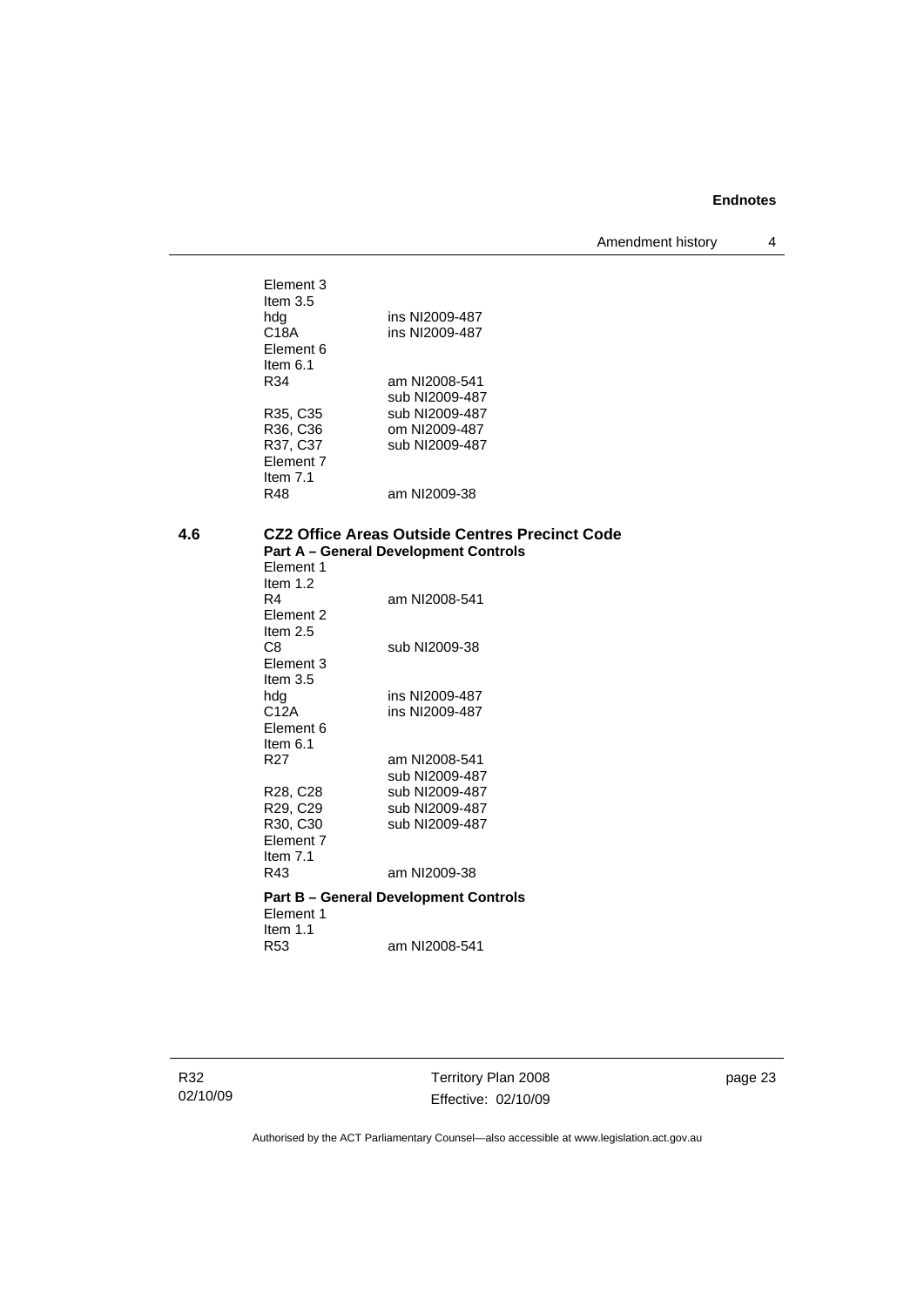| 4   | Amendment history                                                                          |                                                     |  |
|-----|--------------------------------------------------------------------------------------------|-----------------------------------------------------|--|
| 4.7 | <b>CZ5 Mixed Use Zone Development Code</b><br><b>Part A - General Development Controls</b> |                                                     |  |
|     | Element 1                                                                                  |                                                     |  |
|     | Item $1.2$                                                                                 |                                                     |  |
|     | R3A, C3A                                                                                   | ins Variation No 293                                |  |
|     | R4                                                                                         | am NI2008-541                                       |  |
|     | Element 2                                                                                  |                                                     |  |
|     | Item 2.4<br>C8                                                                             |                                                     |  |
|     | Element 3                                                                                  | sub NI2009-38                                       |  |
|     | Item $3.5$                                                                                 |                                                     |  |
|     | hdg                                                                                        | ins NI2009-487                                      |  |
|     | C12A                                                                                       | ins NI2009-487                                      |  |
|     | Element 6                                                                                  |                                                     |  |
|     | Item $6.1$                                                                                 |                                                     |  |
|     | R <sub>27</sub>                                                                            | am NI2008-541                                       |  |
|     |                                                                                            | sub NI2009-487                                      |  |
|     | R28, C28                                                                                   | sub NI2009-487                                      |  |
|     | R29, C29                                                                                   | sub NI2009-487                                      |  |
|     | R30, C30                                                                                   | sub NI2009-487                                      |  |
|     | Element 7                                                                                  |                                                     |  |
|     | Item $7.1$                                                                                 |                                                     |  |
|     | R43                                                                                        | am NI2009-38                                        |  |
| 4.8 |                                                                                            | CZ6 Leisure and Accommodation Zone Development Code |  |
|     |                                                                                            | <b>Part A - General Development Controls</b>        |  |
|     | Element 1                                                                                  |                                                     |  |
|     | Item $1.1$                                                                                 |                                                     |  |
|     | R <sub>2</sub>                                                                             | am NI2008-541                                       |  |
|     | Item $1.2$                                                                                 |                                                     |  |
|     | R5                                                                                         | am NI2008-541                                       |  |
|     | Element 2<br>Item $2.5$                                                                    |                                                     |  |
|     | C10                                                                                        |                                                     |  |
|     | Element 3                                                                                  | sub NI2009-38                                       |  |
|     | Item $3.5$                                                                                 |                                                     |  |
|     | hdg                                                                                        | ins NI2009-487                                      |  |
|     | C14A                                                                                       | ins NI2009-487                                      |  |

Element 6 Item 6.1<br>R29 amNI2008-541 sub NI2009-487<br>R30, C30 sub NI2009-487 R30, C30 sub NI2009-487<br>R31, C31 sub NI2009-487<br>R32, C32 sub NI2009-487 sub NI2009-487 sub NI2009-487

page 24 Territory Plan 2008 Effective: 02/10/09

R32 02/10/09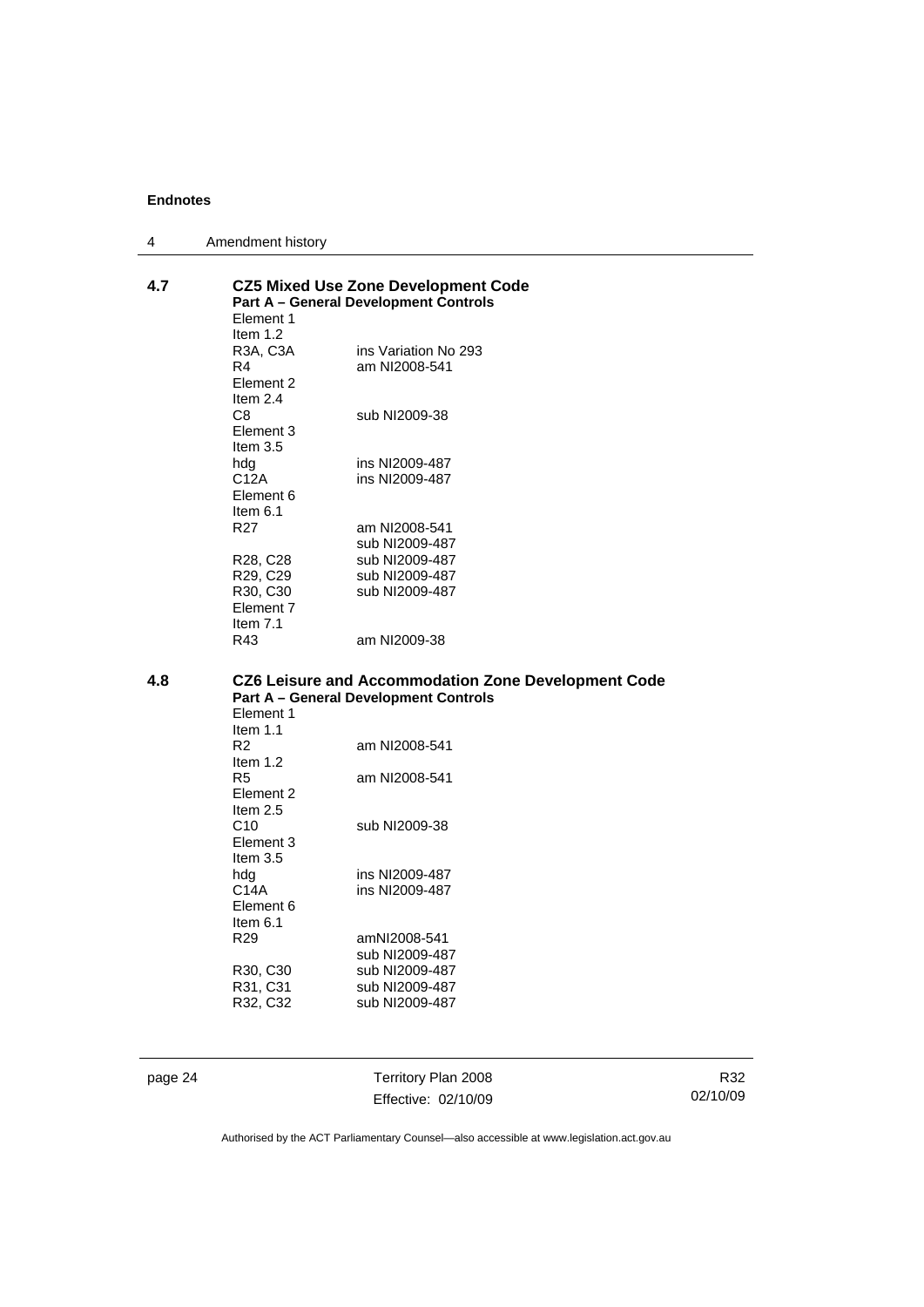Amendment history 4

|          | Element 7<br>Item $7.1$<br>R45<br>Element 1<br>Item 1.4 hdg<br>R55A                                  | am NI2009-38<br><b>Part B - Site Specific Development Controls</b><br>ins Variation No 293<br>ins Variation No 293 |
|----------|------------------------------------------------------------------------------------------------------|--------------------------------------------------------------------------------------------------------------------|
| 5.1      | IZ1 - General Industrial Zone<br>Minimum Assessment Track<br>Merit<br>Prohibited Development table   | IZ1 - IZ2 Objectives and Development Tables<br>am NI2009-37<br>am NI2008-541; NI2009-324; NI2009-392               |
|          | IZ2 - Mixed Use Industrial Zone<br>Minimum Assessment Track<br>Merit<br>Prohibited Development table | am NI2009-37<br>am NI2008-541; NI2009-324; NI2009-392                                                              |
| 5.2      | Element 1                                                                                            | <b>Industrial Zones Development Code</b><br>Part A(2) - IZ2 - Industrial Mixed Use Zone                            |
|          | R2                                                                                                   | am NI2008-290                                                                                                      |
|          |                                                                                                      | <b>Part B - General Development controls</b>                                                                       |
|          | Element 2                                                                                            |                                                                                                                    |
|          | Item $2.3$<br>R <sub>11</sub> , C <sub>11</sub><br>Element 2<br>Item $2.5$                           | am NI2008-590                                                                                                      |
|          | C <sub>13</sub><br>Element 3<br>Item $3.6$                                                           | sub NI2009-38                                                                                                      |
|          | hdg                                                                                                  | ins NI2009-487                                                                                                     |
|          | C <sub>23A</sub>                                                                                     | ins NI2009-487                                                                                                     |
|          | Element 6<br>Item $6.1$                                                                              |                                                                                                                    |
|          | R38                                                                                                  | am NI2008-541                                                                                                      |
|          |                                                                                                      | sub NI2009-487                                                                                                     |
|          | Item 6.2<br>R39, C39                                                                                 | sub NI2009-487                                                                                                     |
|          | R40, C40                                                                                             | sub NI2009-487                                                                                                     |
|          | Item $6.3$<br>R41, C41                                                                               | sub NI2009-487                                                                                                     |
| R32      |                                                                                                      | Territory Plan 2008                                                                                                |
| 02/10/09 |                                                                                                      | Effective: 02/10/09                                                                                                |

page 25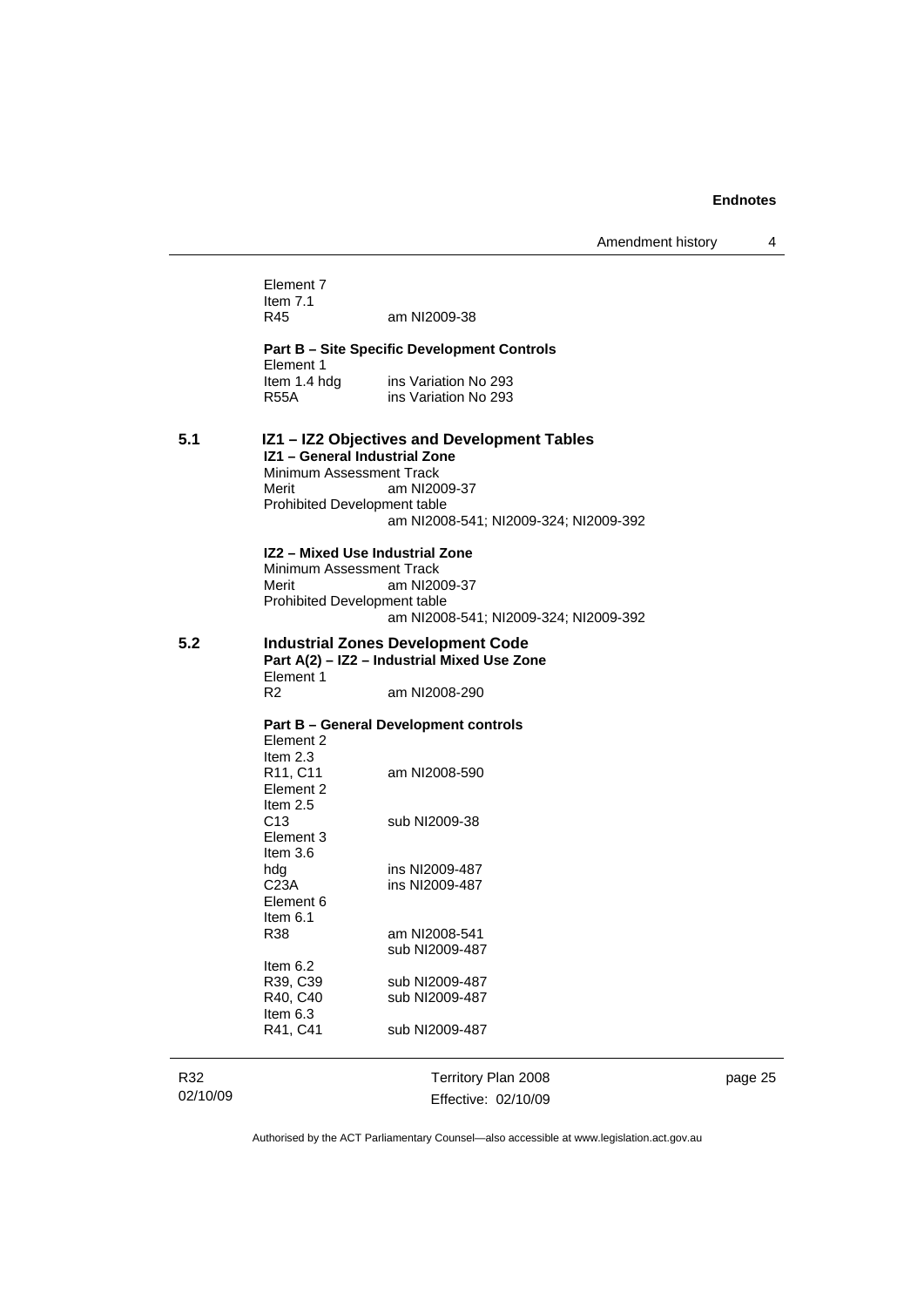| 4   | Amendment history                                                                                                                                                                                                                                                                                                                                                                           |                                                                                                                                                                                                                                                                                                                                                                                    |
|-----|---------------------------------------------------------------------------------------------------------------------------------------------------------------------------------------------------------------------------------------------------------------------------------------------------------------------------------------------------------------------------------------------|------------------------------------------------------------------------------------------------------------------------------------------------------------------------------------------------------------------------------------------------------------------------------------------------------------------------------------------------------------------------------------|
|     | Element 7<br>Item $7.1$<br><b>R50</b>                                                                                                                                                                                                                                                                                                                                                       | am NI2009-38                                                                                                                                                                                                                                                                                                                                                                       |
| 6.1 | <b>CFZ Community Facility Zone</b><br>Minimum Assessment Track<br>Merit<br>Prohibited Development table                                                                                                                                                                                                                                                                                     | <b>CFZ Objectives and Development Table</b><br>am NI2009-37<br>am NI2008-541; NI2009-324; NI2009-392                                                                                                                                                                                                                                                                               |
| 6.2 | Element 1<br>Item $1.3$<br>R <sub>3</sub><br>Item $1.6$<br>hdg<br>R7, C7<br>Element 2<br>Item 2.3<br>R <sub>10</sub><br>C10<br>R <sub>11</sub><br>C <sub>11</sub><br>Element 2<br>Item $2.5$<br>C <sub>12</sub><br>Element 3<br>Item $3.5$<br>hdg<br>C18A<br>Element 6<br>Item $6.1$<br>R28<br>Item $6.2$<br>R29, C29<br>R30, C30<br>Item 6.3<br>R31, C31<br>Element 7<br>Item $7.1$<br>R39 | <b>Community Facility Zone Development Code</b><br><b>Part A - General Development Controls</b><br>am NI2008-541<br>om NI2009-487<br>om NI2009-487<br>am NI2009-38<br>sub NI2009-38<br>am NI2009-38<br>sub NI2009-38<br>sub NI2009-38<br>ins NI2009-487<br>ins NI2009-487<br>am NI2008-541<br>sub NI2009-487<br>sub NI2009-487<br>sub NI2009-487<br>sub NI2009-487<br>am NI2009-38 |

page 26 Territory Plan 2008 Effective: 02/10/09

R32 02/10/09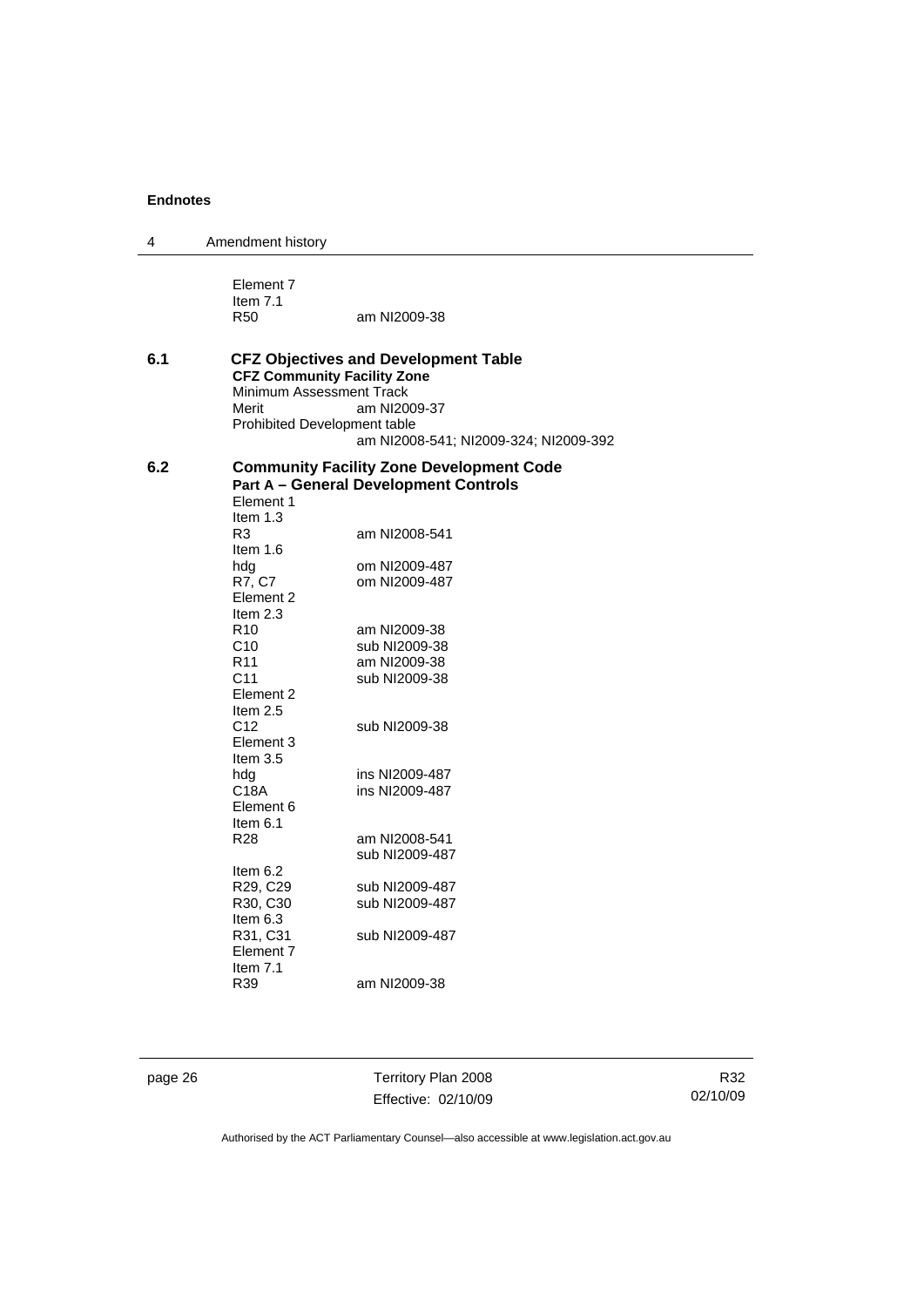# **7.1 PRZ1 – PRZ2 Objectives and Development Tables PRZ1 – Urban Open Space Zone**  Minimum Assessment Track Merit am NI2009-37; NI2009-99; NI2009-324 Prohibited Development table am NI2008-541; NI2009-324; NI2009-392

**PRZ2 – Restricted Access Recreation Zone**  Minimum Assessment Track<br>Merit am NI200 am NI2009-37; NI2009-324 Prohibited Development table am NI2008-541; NI2009-324; NI2009-392

#### **7.2 Parks and Recreation Zones Development Code Part B – General Development Controls**  Element 1

| ________   |                |
|------------|----------------|
| Item $1.3$ | ins NI2009-324 |
| Element 2  |                |
| Item $2.3$ |                |
| C15        | sub NI2009-38  |
| Element 6  |                |
| Item 6.2   |                |
| R32        | am NI2008-541  |
|            | sub NI2009-487 |
| ltem 6.3   |                |
| R33. C33   | sub NI2009-487 |
| R34. C34   | sub NI2009-487 |
| Item $6.4$ |                |
| R35, C35   | sub NI2009-487 |
| Element 7  |                |
| Item 7.1   |                |
| R43        | am NI2009-38   |
|            |                |

# **8.1 TSZ1 – TSZ2 Objectives and Development Tables TSZ1 – Transport Zone**

Minimum Assessment Track Merit am NI2009-37 Prohibited Development table am NI2008-541; NI2009-324; NI2009-392

# **TSZ2 – Services Zone**

Minimum Assessment Track Merit am NI2009-37 Prohibited Development table am NI2008-541; NI2009-324; NI2009-392

R32 02/10/09 Territory Plan 2008 Effective: 02/10/09 page 27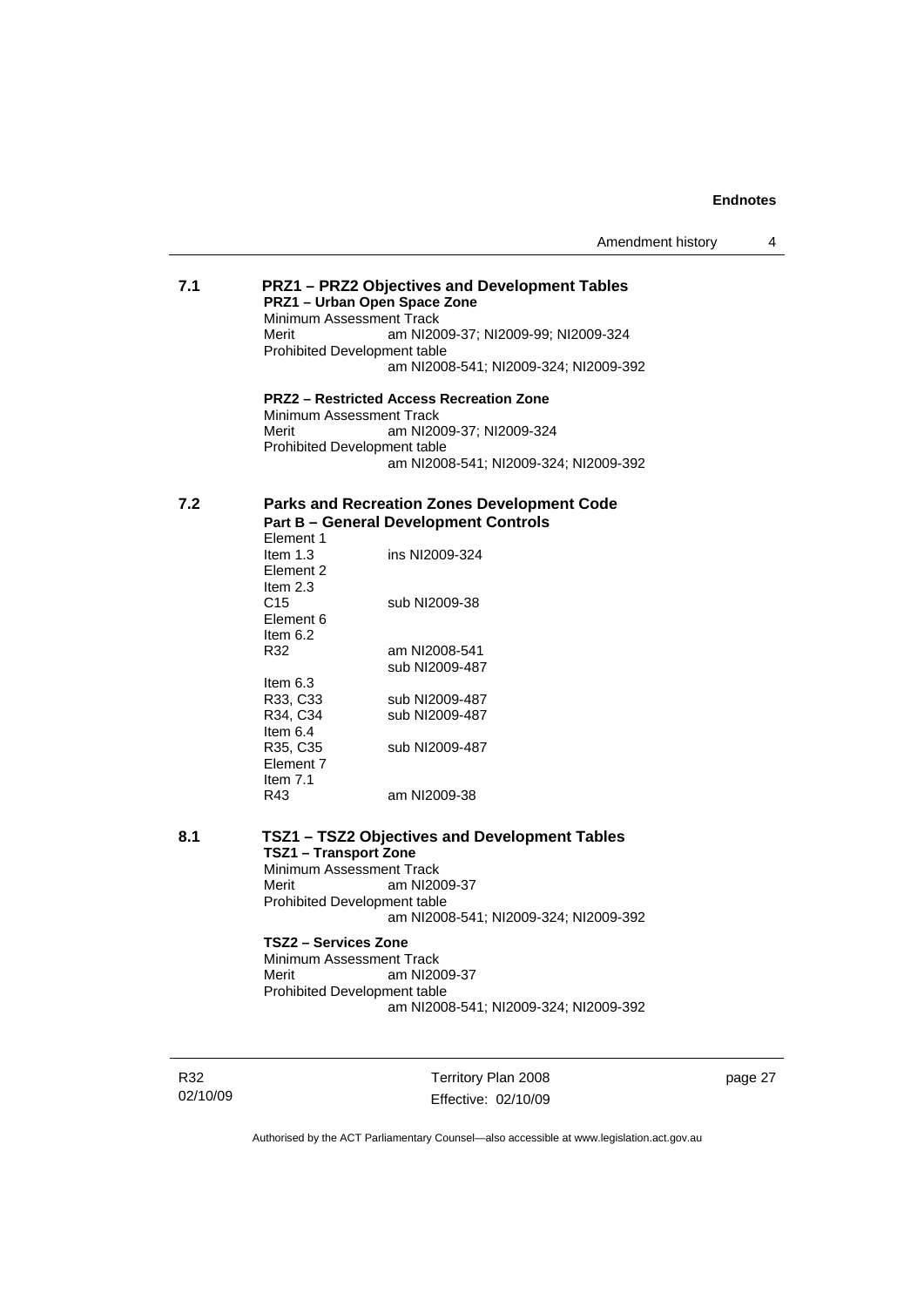| 4 | Amendment history |
|---|-------------------|
|---|-------------------|

# **8.2 Transport and Services Zone Development Code Part B – General Development Controls**

| am NI2008-541  |
|----------------|
| sub NI2009-487 |
|                |
| om NI2009-487  |
| sub NI2009-487 |
|                |
| sub NI2009-487 |
|                |
|                |
|                |
| sub NI2009-38  |

#### **9.1 NUZ1 – NUZ5 Objectives and Development Tables NUZ1 – Broadacre Zone Development Table**

Minimum Assessment Track<br>Merit am NI20 am NI2008-541; NI2009-37; NI2009-99 Prohibited development table am NI2008-541; NI2009-324; NI2009-392 fig 7 Symonston

sub Variation No 285

#### **NUZ2 – Rural Zone Development Table**

Minimum Assessment Track Merit am NI2008-290; NI2009-37 Prohibited development table am NI2008-541; NI2009-324; NI2009-392

#### **NUZ3 –Hills, Ridges and Buffer Zone Development Table**

Title am NI2009-37 Minimum Assessment Track Merit am variation No 281; NI2009-37; NI2009-99 Prohibited development table am NI2008-541; NI2009-324; NI2009-392

#### **NUZ4 –River Corridor Zone Development Table**

Objectives am NI2009-324 Minimum Assessment Track Merit am NI2009-37 Prohibited development table NI2008-541; NI2009-324; NI2009-392

page 28 Territory Plan 2008 Effective: 02/10/09

R32 02/10/09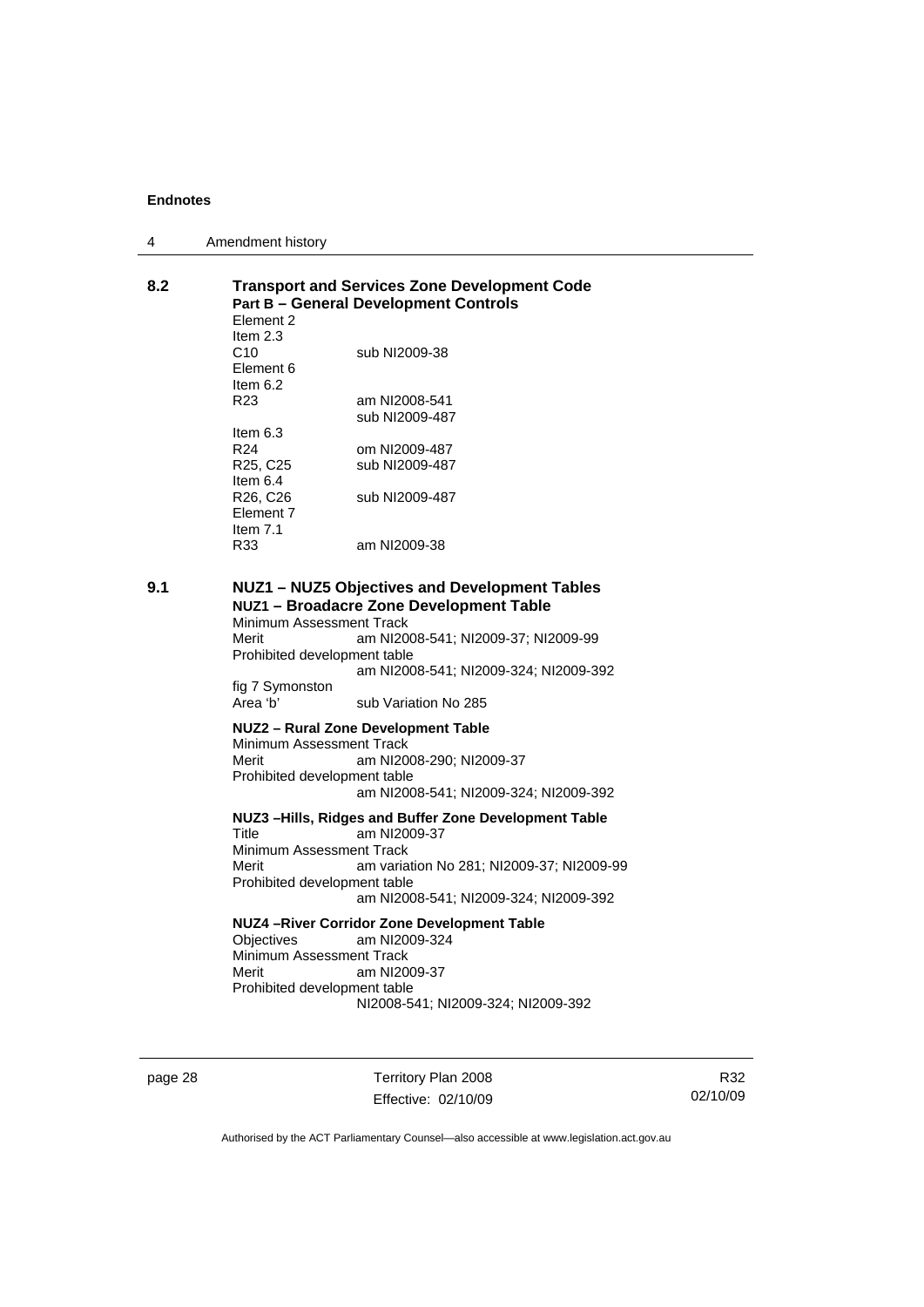J.

Amendment history 4

|          | Title<br>Minimum Assessment Track<br>Merit<br>Prohibited development table | NUZ5-Mountains and Bushland Zone Development Table<br>am NI2009-37<br>am NI2009-37      |         |
|----------|----------------------------------------------------------------------------|-----------------------------------------------------------------------------------------|---------|
|          |                                                                            | NI2008-541; NI2009-324; NI2009-392                                                      |         |
| 9.2      | Element 1<br>Item $1.1$                                                    | <b>Non-Urban Zones Development Code</b><br>Part A(1) - NUZ1 - Broadacre zone            |         |
|          | C <sub>2</sub>                                                             | am NI2008-590                                                                           |         |
|          | Element 1<br>Item 1.1                                                      | Part A(4) - NUZ4 - River corridor zone                                                  |         |
|          | C <sub>11</sub>                                                            | am NI2009-324                                                                           |         |
|          |                                                                            | <b>Part B - General Development Controls</b>                                            |         |
|          | Element 2<br>Item $2.3$                                                    |                                                                                         |         |
|          | C <sub>21</sub>                                                            | sub NI2009-38                                                                           |         |
|          | Element 3                                                                  |                                                                                         |         |
|          | Item $3.4$                                                                 | ins NI2009-487                                                                          |         |
|          | hdg<br>C <sub>25A</sub>                                                    | ins NI2009-487                                                                          |         |
|          | Element 7                                                                  |                                                                                         |         |
|          | Item $7.1$<br>R40                                                          | am NI2009-38                                                                            |         |
|          |                                                                            |                                                                                         |         |
|          | Jerrabomberra                                                              | Part C(8) - Harman Industrial Area,<br>ins NI2008-290; renum as Part C(8) R4 LA         |         |
| 10.1     | Element 2<br>Item $2.1$                                                    | <b>Northbourne Avenue Precinct Code</b><br><b>Part B - General Development Controls</b> |         |
|          | R <sub>21</sub><br>Item $2.4$                                              | sub NI2009-487                                                                          |         |
|          | R26                                                                        | am NI2009-487                                                                           |         |
|          | Item $2.7$                                                                 |                                                                                         |         |
|          | C <sub>29</sub>                                                            | sub NI2009-38                                                                           |         |
|          | Element 6<br>Item $6.1$                                                    |                                                                                         |         |
|          | hdg                                                                        | om NI2009-487                                                                           |         |
|          | <b>R57</b>                                                                 | am NI2008-541                                                                           |         |
|          |                                                                            | om NI2009-487                                                                           |         |
|          | <b>R58</b><br>R59, C59                                                     | om NI2009-487<br>om NI2009-487                                                          |         |
|          |                                                                            |                                                                                         |         |
| R32      |                                                                            | Territory Plan 2008                                                                     | page 29 |
| 02/10/09 |                                                                            | Effective: 02/10/09                                                                     |         |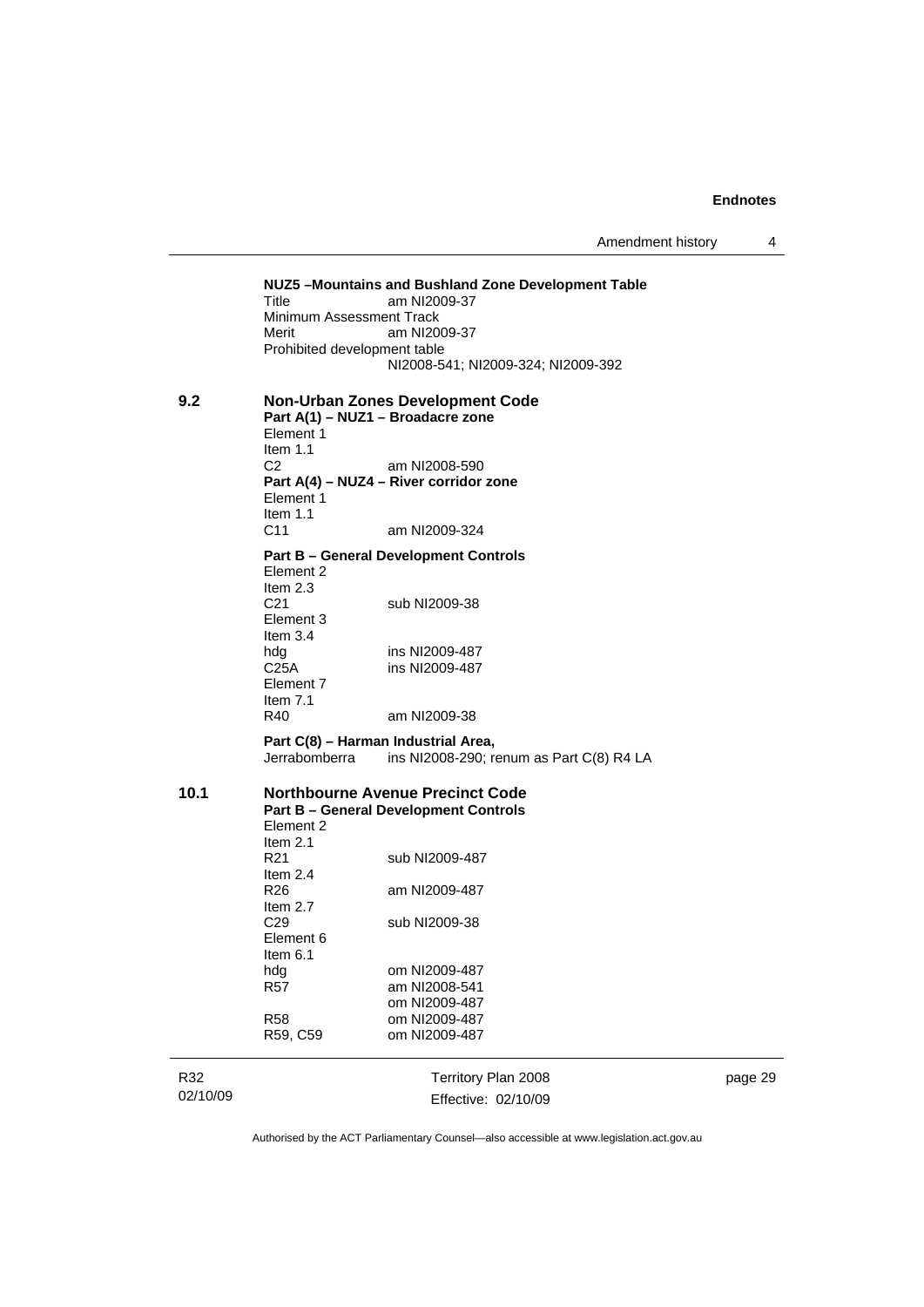| 4    | Amendment history                                                           |                                                                                        |
|------|-----------------------------------------------------------------------------|----------------------------------------------------------------------------------------|
|      | R60<br>Element 7                                                            | om NI2009-487                                                                          |
|      | Item $7.1$<br>R73                                                           | am NI2009-38                                                                           |
| 10.2 | <b>Rural Villages Precinct Code</b><br>Part A - Village of Hall<br>Figure 1 | sub NI2008-290                                                                         |
|      | <b>Part B - Stromlo Settlement</b>                                          |                                                                                        |
|      | Element 5<br>C <sub>33</sub>                                                | am NI2028-290                                                                          |
|      | Part D - Uriarra Village<br>Element 2<br>Item $2.1$                         |                                                                                        |
|      | C <sub>50</sub>                                                             | sub NI2009-38                                                                          |
| 11.1 |                                                                             | <b>Parking and Vehicular Access General Code</b>                                       |
|      | $3.2.5$ sch $2$                                                             | am NI2008-290, NI2008-541                                                              |
| 11.3 |                                                                             | <b>Access and Mobility General Code</b><br>sub NI2009-342                              |
|      | Introduction                                                                | am NI2008-541                                                                          |
| 11.4 | <b>Part A - General requirements</b><br>Element 3<br>Item $3.3$             | <b>Crime Prevention through Environmental Design General Code</b>                      |
|      | C10                                                                         | am NI2008-541; NI2009-324                                                              |
| 11.8 | Part A(2) - Policies<br>Element 2                                           | <b>Water Use and Catchment General Code</b><br><b>Part A - Conservation Catchments</b> |
|      | Sch 2                                                                       | am variation No 296                                                                    |
|      | Part B(2) - Policies<br>Element 6                                           | <b>Part B - Water Supply Catchments</b>                                                |
|      | Sch 4                                                                       | am variation No 296                                                                    |
|      | Part C(2) - Policies                                                        | Part C - Drainage and Open Space Catchments                                            |
|      | Element 11<br>Sch 6                                                         | am variation No 296                                                                    |
|      |                                                                             |                                                                                        |

page 30 Territory Plan 2008 Effective: 02/10/09

R32 02/10/09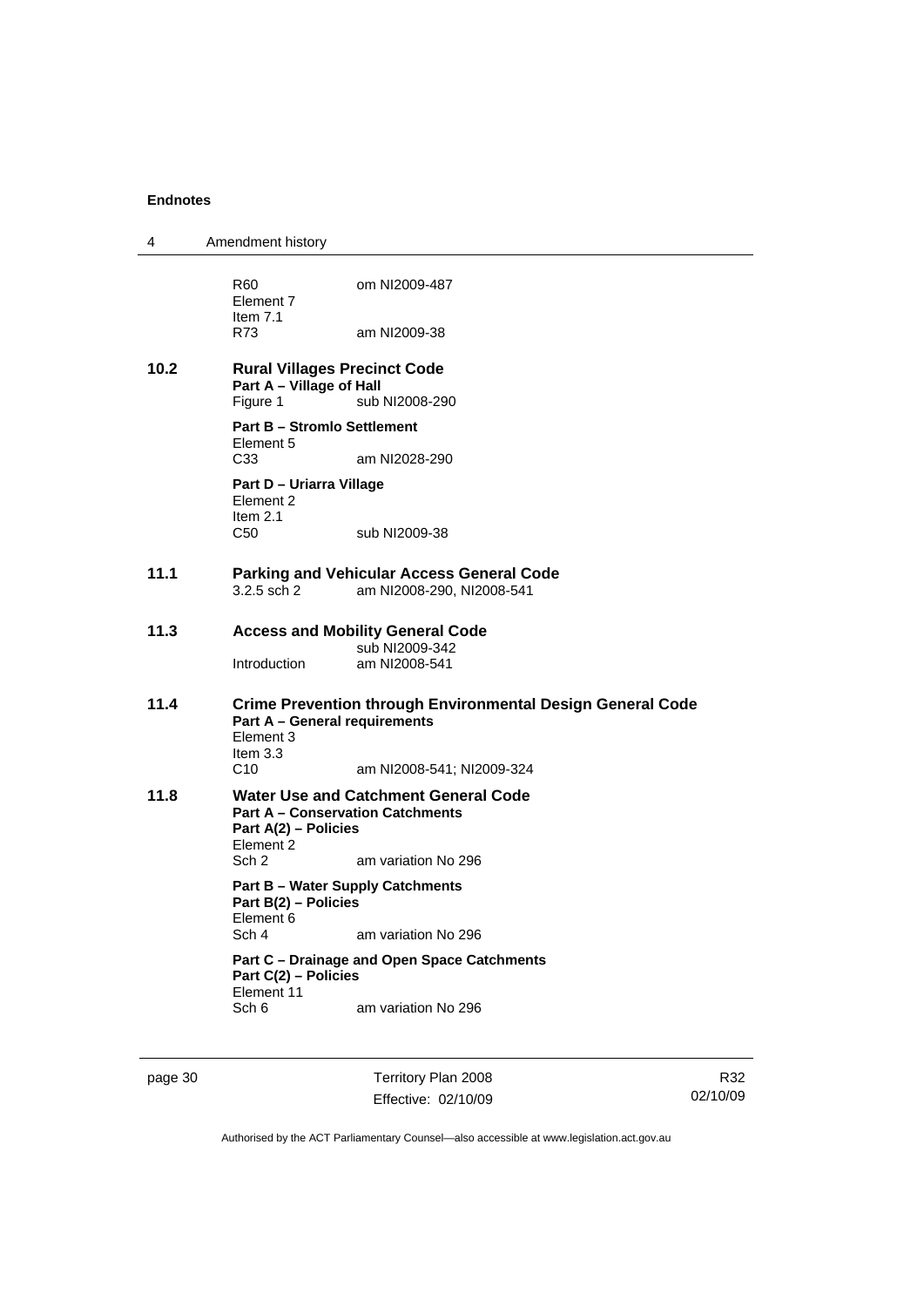| Amendment history |  |
|-------------------|--|
|-------------------|--|

| 11.10 | 2.4 - Acceptable solutions<br>Option 2        | WaterWays: Water Sensitive Urban Design General Code             |
|-------|-----------------------------------------------|------------------------------------------------------------------|
|       |                                               | Greywater system am NI2009-322                                   |
|       | Appendix B2                                   | Stormwater quality am NI2009-322                                 |
| 11.12 | <b>Part A - General Controls</b><br>Flement 2 | <b>Residential Boundary Fences General Code</b>                  |
|       | R <sub>1</sub>                                | am NI2008-290                                                    |
| 12    | <b>Overlays</b>                               |                                                                  |
|       | Title                                         | am NI2008-541                                                    |
|       | Introduction                                  | am NI2008-541                                                    |
|       |                                               | Special Requirements of the National Capital Plan                |
|       | 12.1                                          | am NI2008-290                                                    |
|       | <b>Future Urban Areas</b>                     |                                                                  |
|       | 12.2                                          | am NI2008-541                                                    |
|       | <b>Precincts</b><br>12.6                      | am variation No 281                                              |
|       |                                               |                                                                  |
| 13    | <b>Definitions</b>                            |                                                                  |
|       | Part A                                        | Umbrella Term Commercial Accommodation Use am                    |
|       |                                               | NI2009-37                                                        |
|       |                                               | def Animal husbandry ins NI2008-590                              |
|       |                                               | def Cemetery am NI2009-37                                        |
|       |                                               | def Consolidation ins NI2009-37                                  |
|       |                                               | def Guest house am NI2009-37                                     |
|       |                                               | def Home business sub NI2009-324<br>2nd occurrence om NI2009-324 |
|       |                                               | def Minor Use sub NI2008-290                                     |
|       |                                               | am NI2009-99                                                     |
|       |                                               | def Outdoor Recreation Facility am NI2008-541                    |
|       |                                               | def Religious associated use om NI2008-541                       |
|       |                                               | def Residential Care Accommodation am NI2009-37                  |
|       |                                               | def Service station sub NI2008-590                               |
|       |                                               | def Single dwelling housing reloc NI2009-37                      |
|       |                                               | def Subdivision am NI2009-99                                     |
|       |                                               | def Temporary Use sub NI2008-290                                 |
|       |                                               | def Transport Depot om NI2009-37                                 |
|       | Part B                                        | def <b>Articulation Zone</b> ins NI2008-541                      |
|       |                                               | def Front loading block sub NI2009-99                            |
|       |                                               | def Front Zone sub NI2008-290                                    |
|       |                                               | def Rear loading block sub NI2009-99                             |

Territory Plan 2008 Effective: 02/10/09 page 31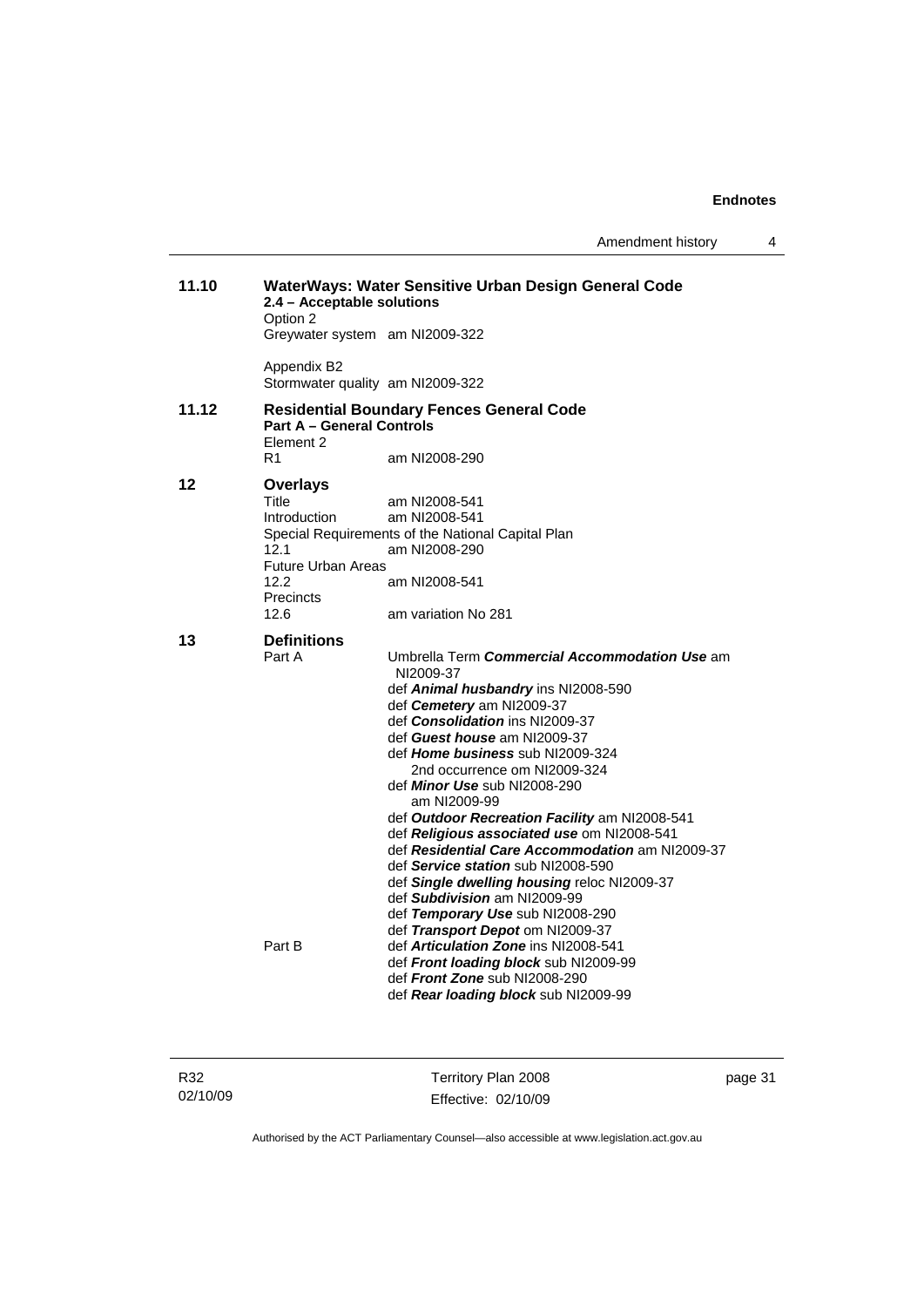| 4     | Amendment history                                                                                                                      |
|-------|----------------------------------------------------------------------------------------------------------------------------------------|
| 14    | <b>Structure Plans</b><br>(prev 1) renum NI2008-590 R13                                                                                |
| 14.1  | <b>West Belconnen</b><br>(prev 1.1) renum NI2008-590 R13                                                                               |
| 14.2  | <b>Bruce Central Precinct</b><br>(prev 1.2) renum NI2008-590 R13                                                                       |
| 14.3  | <b>Kingston Foreshore</b><br>(prev 1.3) renum NI2008-590 R13                                                                           |
| 14.4  | <b>North Watson</b><br>(prev 1.4) renum NI2008-590 R13                                                                                 |
| 14.5  | <b>Gungahlin Town Centre and Central Area</b><br>(prev 1.5) renum NI2008-590 R13                                                       |
| 14.6  | <b>Gungahlin: Part of Nicholls including Gold Creek Tourist Area</b><br>(prev 1.6) renum NI2008-590 R13                                |
| 14.7  | <b>North Gungahlin</b><br>(prev 1.7) renum NI2008-590 R13                                                                              |
| 14.8  | East Gungahlin - Suburbs of Kenny, Throsby, Part Harrison and<br><b>Goorooyarroo Nature Reserve</b><br>(prev 1.8) renum NI2008-590 R13 |
| 14.9  | <b>Gungahlin - Suburb of Crace</b><br>(prev 1.9) renum NI2008-590 R13                                                                  |
| 14.10 | <b>Molonglo and North Weston</b><br>(prev 1.10) renum NI2008-590 R13<br>ins variation No 281                                           |
| 15    | <b>Concept Plans</b><br>(prev 2) renum NI2008-590 R13                                                                                  |
| 15.1  | <b>Bonner</b><br>(prev 2.1) renum NI2008-590 R13                                                                                       |
| 15.2  | Casey<br>(prev 2.2) renum NI2008-590 R13                                                                                               |
| 15.3  | Crace<br>(prev 2.3) renum NI2008-590 R13                                                                                               |
| 15.4  | Forde<br>(prev 2.4) renum NI2008-590 R13                                                                                               |
| 15.5  | <b>Macgregor</b><br>(prev 2.5) renum NI2008-590 R13                                                                                    |
|       |                                                                                                                                        |

page 32 Territory Plan 2008 Effective: 02/10/09

R32 02/10/09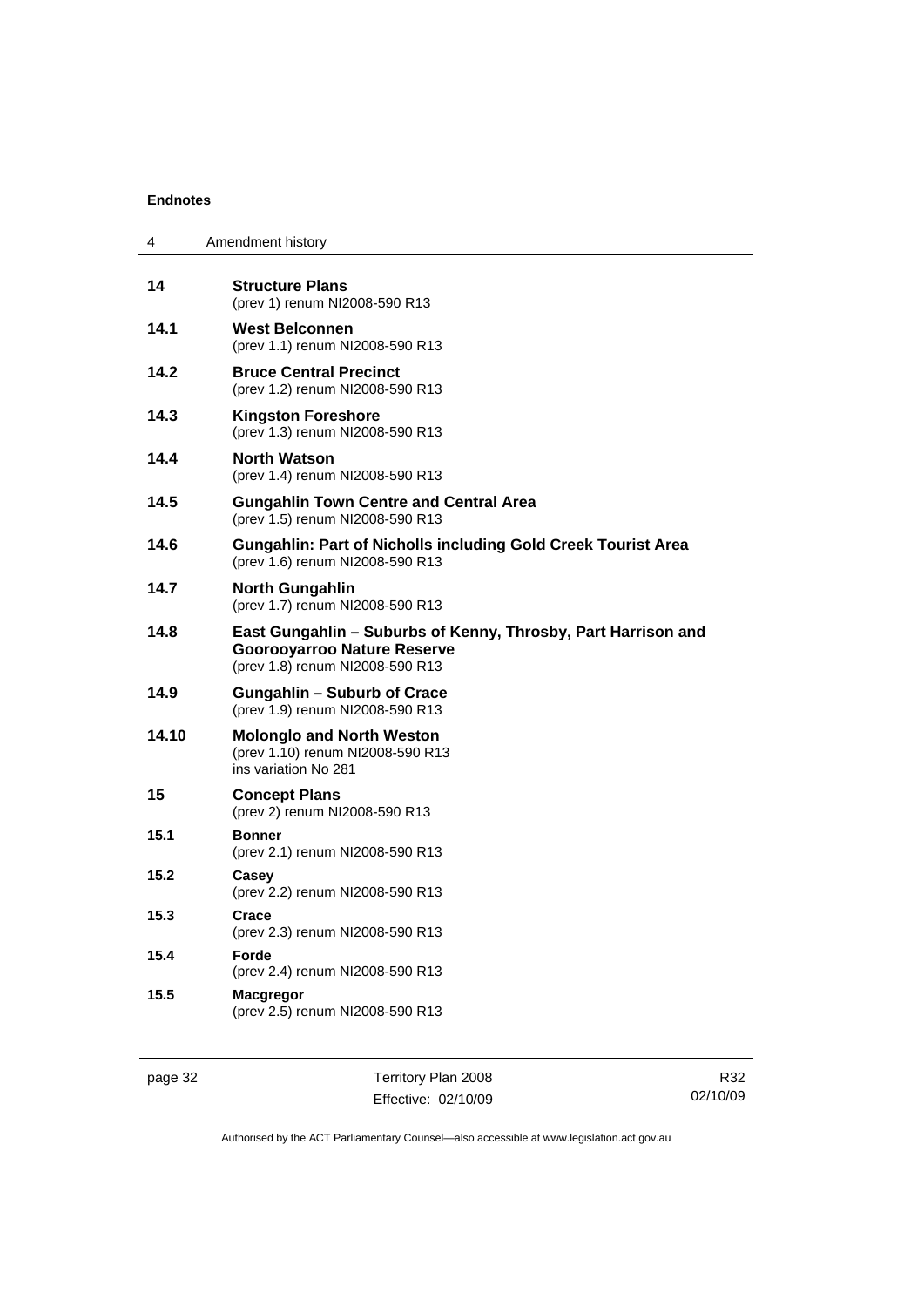| Amendment history |  |
|-------------------|--|
|-------------------|--|

|       | <b>Dwelling Numbers</b><br>5.9                                                                                                                                                                                                                                                                                                                                                                                                                                                                                                          | sub NI2009-321 |  |
|-------|-----------------------------------------------------------------------------------------------------------------------------------------------------------------------------------------------------------------------------------------------------------------------------------------------------------------------------------------------------------------------------------------------------------------------------------------------------------------------------------------------------------------------------------------|----------------|--|
| 15.6  | <b>Flemington Road Corridor</b><br>(prev 2.6) renum NI2008-590 R13                                                                                                                                                                                                                                                                                                                                                                                                                                                                      |                |  |
|       | 3 - Development Control Requirements<br>3.1.1 Building Height<br>Controls                                                                                                                                                                                                                                                                                                                                                                                                                                                               | am NI2009-272  |  |
| 15.7  | <b>Ngunnawal 2C</b><br>(prev 2.7) renum NI2008-590 R13                                                                                                                                                                                                                                                                                                                                                                                                                                                                                  |                |  |
| 15.8  | Jacka<br>(prev 2.8) renum NI2008-590 R13                                                                                                                                                                                                                                                                                                                                                                                                                                                                                                |                |  |
| 15.9  | <b>Moncrieff</b><br>(prev 2.9) renum NI2008-590 R13                                                                                                                                                                                                                                                                                                                                                                                                                                                                                     |                |  |
| 15.10 | <b>North Weston</b><br>(prev 2.10) ins variation No 281<br>renum NI2008-590 R13                                                                                                                                                                                                                                                                                                                                                                                                                                                         |                |  |
| 15.11 | Coombs<br>(prev 2.11) ins variation No 281<br>renum NI2008-590 R13                                                                                                                                                                                                                                                                                                                                                                                                                                                                      |                |  |
| 15.12 | Wright<br>(prev 2.12) ins variation No 281<br>renum NI2008-590 R13                                                                                                                                                                                                                                                                                                                                                                                                                                                                      |                |  |
| 16    | Development codes<br>(prev 3) renum NI2008-590 R13                                                                                                                                                                                                                                                                                                                                                                                                                                                                                      |                |  |
| 16.1  | <b>Residential Subdivision Code</b><br>(prev 3.1) renum NI2008-590 R13<br>am NI2009-38<br><b>Part B - Subdivision Development Code</b><br>am NI2009-38<br><b>Introduction</b><br>Part B(1) – Estate Development Plans supported by a Precinct Code<br>Element 2<br>Item 2.8 hdg<br>sub NI2009-324<br>R26, C26<br>am NI2009-324<br>R27,C27<br>am NI2009-324<br>Element 6<br>am NI2009-324<br>Item 6.5 hdg<br>Part B(2) - Additional requirements that apply when an Estate<br>Element 1<br>Item 1.4<br>C <sub>109</sub><br>am NI2008-541 |                |  |

R32 02/10/09

Territory Plan 2008 Effective: 02/10/09 page 33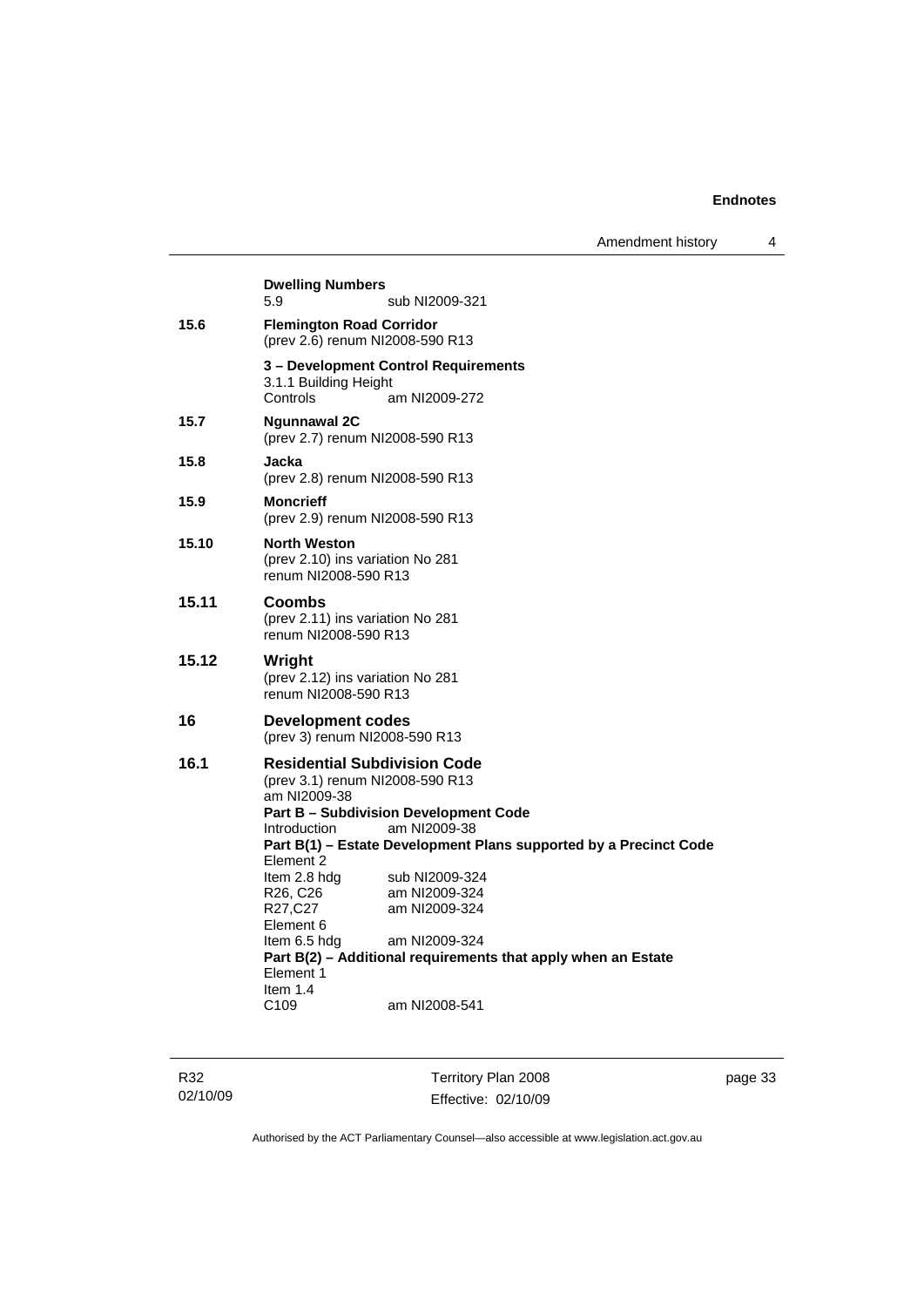5 Earlier republications

| Element 2        |               |
|------------------|---------------|
| Item $2.1$       | am NI2009-487 |
| Element 5        |               |
| Item $5.3$       |               |
| C <sub>130</sub> | am NI2008-541 |
| C <sub>131</sub> | am NI2008-541 |

# **5 Earlier republications**

Some earlier republications were not numbered. The number in column 1 refers to the publication order.

Since 12 September 2001 every authorised republication has been published in electronic pdf format on the ACT legislation register. A selection of authorised republications have also been published in printed format. These republications are marked with an asterisk (\*) in column 1. Electronic and printed versions of an authorised republication are identical.

| <b>Republication</b><br>No and date | <b>Effective</b>              | Last<br>amendment<br>made by | <b>Republication</b><br>for                                                                          |
|-------------------------------------|-------------------------------|------------------------------|------------------------------------------------------------------------------------------------------|
| R <sub>1</sub><br>31 Mar 2008       | 31 Mar 2008-<br>17 Apr 2008   | not amended                  | new instrument                                                                                       |
| R <sub>2</sub><br>18 Apr 2008       | 18 Apr 2008-<br>5 June 2008   | NI2008-123                   | variations by<br>Variation No 285<br>(as notified in<br>NI2008-123)                                  |
| R3<br>6 June 2008                   | 6 June 2008-<br>10 July 2008  | NI2008-201                   | variations by<br>NI2008-201                                                                          |
| R4<br>11 July 2008                  | 11 July 2008-<br>31 July 2008 | NI2008-290                   | variations by<br>NI2008-289 and<br>NI2008-290                                                        |
| R <sub>5</sub><br>1 Aug 2008        | 1 Aug 2008-<br>14 Aug 2008    | NI2008-298                   | variations by<br>NI2008-298                                                                          |
| R6<br>15 Aug 2008                   | 15 Aug 2008-<br>28 Aug 2008   | NI2008-336                   | variations by<br>Variation No 293<br>(as notified in<br>NI2008-219),<br>NI2008-328 and<br>NI2008-336 |

page 34 Territory Plan 2008 Effective: 02/10/09

R32 02/10/09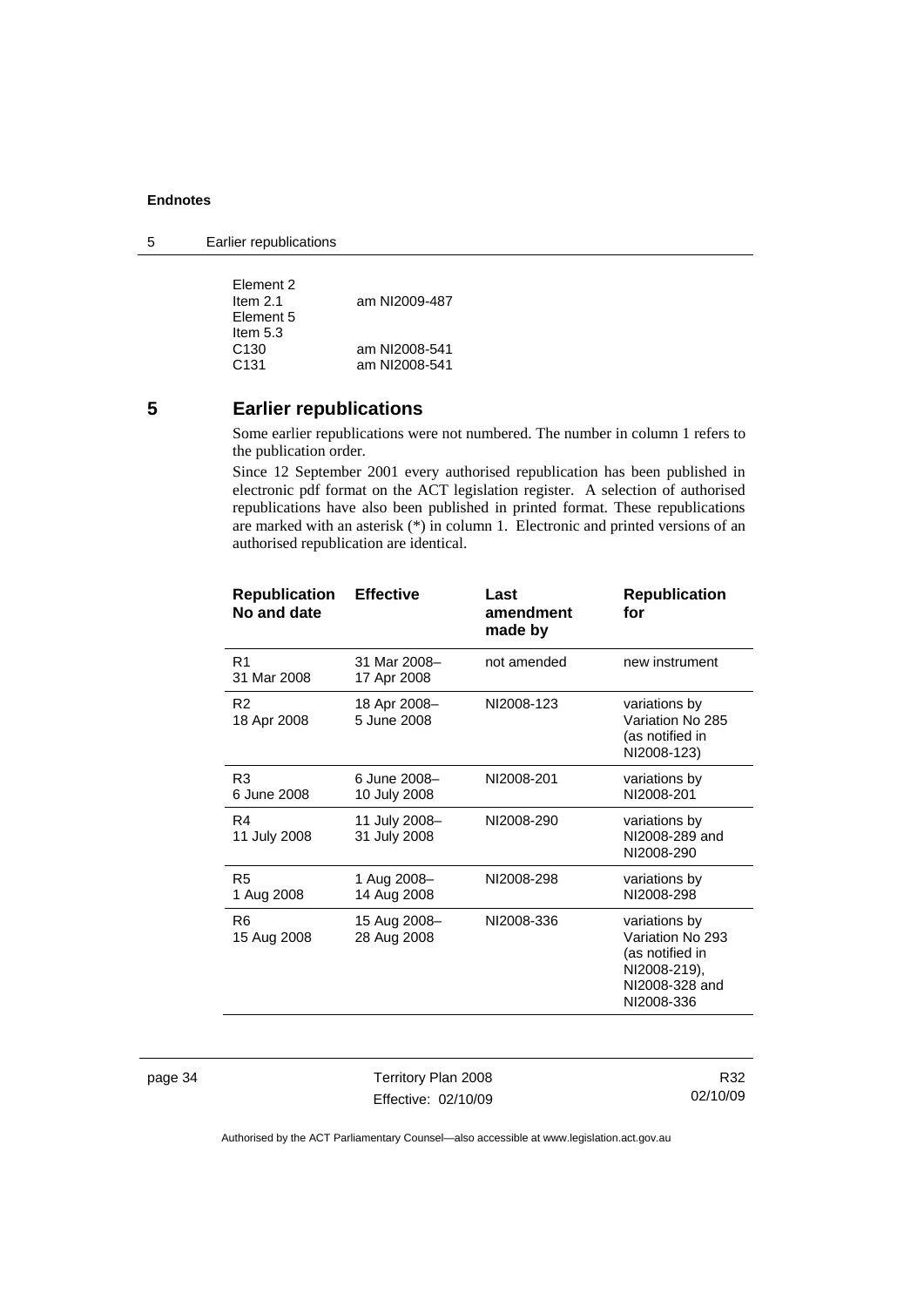Earlier republications 5

| <b>Republication</b><br>No and date | <b>Effective</b>            | Last<br>amendment<br>made by | <b>Republication</b><br>for                                         |
|-------------------------------------|-----------------------------|------------------------------|---------------------------------------------------------------------|
| R7                                  | 29 Aug 2008-                | NI2008-358                   | variations by                                                       |
| 29 Aug 2008                         | 4 Sept 2008                 |                              | NI2008-358                                                          |
| R8<br>5 Sept 2008                   | 5 Sept 2008-<br>30 Oct 2008 | NI2008-358                   | variations by<br>Variation No 289<br>(as notified in<br>NI2008-339) |
| R9                                  | 31 Oct 2008-                | NI2008-499                   | variations by                                                       |
| 31 Oct 2008                         | 6 Nov 2008                  |                              | NI2008-499                                                          |
| R10                                 | 7 Nov 2008-                 | NI2008-516                   | variations by                                                       |
| 7 Nov 2008                          | 20 Nov 2008                 |                              | NI2008-516                                                          |
| R <sub>11</sub><br>21 Nov 2008      | 21 Nov 2008-<br>11 Dec 2008 | NI2008-542                   | variations by<br>NI2008-541 and<br>NI2008-542                       |
| R <sub>12</sub><br>12 Dec 2008      | 12 Dec 2008-<br>18 Dec 2008 | NI2008-542                   | variations by<br>Variation No 281<br>(as notified in<br>NI2008-352) |
| R <sub>13</sub>                     | 19 Dec 2008-                | NI2008-590                   | variations by                                                       |
| 19 Dec 2008                         | 8 Jan 2009                  |                              | NI2008-590                                                          |
| R <sub>14</sub>                     | 9 Jan 2009-                 | NI2009-6                     | variations by                                                       |
| 9 Jan 2009                          | 15 Jan 2009                 |                              | NI2009-6                                                            |
| R <sub>15</sub>                     | 16 Jan 2009-                | NI2009-17                    | variations by                                                       |
| 16 Jan 2009                         | 5 Feb 2009                  |                              | NI2009-17                                                           |
| R <sub>16</sub><br>6 Feb 2009       | 6 Feb 2009-<br>12 Feb 2009  | NI2009-38                    | variations by<br>NI2009-37 and<br>NI2009-38                         |
| R <sub>17</sub>                     | 13 Feb2009-                 | NI2009-59                    | variations by                                                       |
| 13 Feb 2009                         | 26 Feb 2009                 |                              | NI2009-59                                                           |
| R <sub>18</sub>                     | 27 Feb 2009-                | NI2009-70                    | variations by                                                       |
| 27 Feb 2009                         | 19 Mar 2009                 |                              | NI2009-70                                                           |
| R <sub>19</sub>                     | 20 Mar 2009-                | NI2009-99                    | variations by                                                       |
| 20 Mar 2009                         | 16 Apr 2009                 |                              | NI2009-99                                                           |

R32 02/10/09

Territory Plan 2008 Effective: 02/10/09 page 35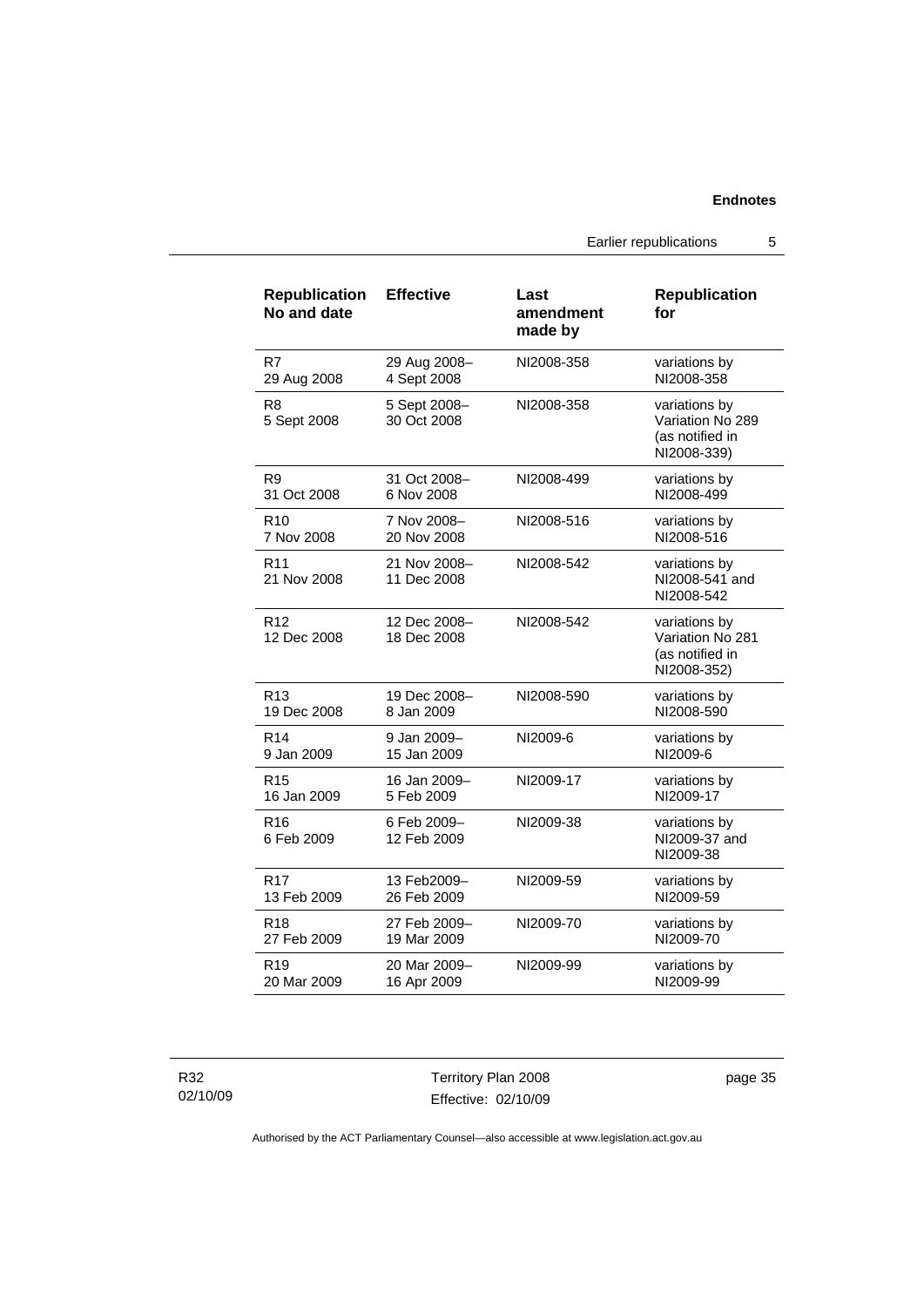|         | <b>Republication</b><br>No and date | <b>Effective</b>              | Last<br>amendment<br>made by | <b>Republication</b><br>for                                                                                                     |
|---------|-------------------------------------|-------------------------------|------------------------------|---------------------------------------------------------------------------------------------------------------------------------|
|         | R <sub>20</sub><br>17 Apr 2009      | 17 Apr 2009-<br>30 Apr 2009   | NI2009-181                   | variations by<br>Variation No 261<br>(as notified in<br>NI2009-107),<br>No 296 (as notified<br>in NI2009-108) and<br>NI2009-181 |
|         | R <sub>21</sub><br>1 May 2009       | 1 May 2009-<br>14 May 2009    | NI2009-200                   | variations by<br>NI2009-199 and<br>NI2009-200                                                                                   |
|         | R <sub>22</sub><br>15 May 2009      | 15 May 2009-<br>21 May 2009   | NI2009-217                   | variations by<br>NI2009-216 and<br>NI2009-217                                                                                   |
|         | R <sub>23</sub><br>22 May 2009      | 22 May 2009-<br>4 June 2009   | NI2009-238                   | variations by<br>NI2009-237 and<br>NI2009-238                                                                                   |
|         | R <sub>24</sub><br>5 June 2009      | 5 June 2009-<br>18 June 2009  | NI2009-256                   | variations by<br>NI2009-254,<br>NI2009-255 and<br>NI2009-256                                                                    |
|         | R <sub>25</sub><br>19 June 2009     | 19 June 2009-<br>9 July 2009  | NI2009-272                   | variations by<br>NI2009-272                                                                                                     |
|         | R <sub>26</sub><br>10 July 2009     | 10 July 2009-<br>16 July 2009 | NI2009-324                   | variations by<br>NI2009-321,<br>NI2009-322 and<br>NI200-324                                                                     |
|         | R <sub>27</sub><br>17 July 2009     | 17July 2009-<br>23 July 2009  | NI2009-338                   | variations by<br>NI2009-323 and<br>NI2009-338                                                                                   |
|         | R <sub>28</sub><br>24 July 2009     | 24 July 2009-<br>20 Aug 2009  | NI2009-342                   | variations by<br>NI2009-342                                                                                                     |
|         | R <sub>29</sub><br>21 Aug 2009      | 21 Aug 2009-<br>27 Aug 2009   | NI2009-392                   | variations by<br>NI2009-392                                                                                                     |
|         | R30<br>28 Aug 2009                  | 28 Aug 2009-<br>3 Sept 2009   | NI2009-410                   | variations by<br>NI2009-409 and<br>NI2009-410                                                                                   |
| page 36 |                                     | Territory Plan 2008           |                              | R32                                                                                                                             |

5 Earlier republications

Effective: 02/10/09

R32 02/10/09